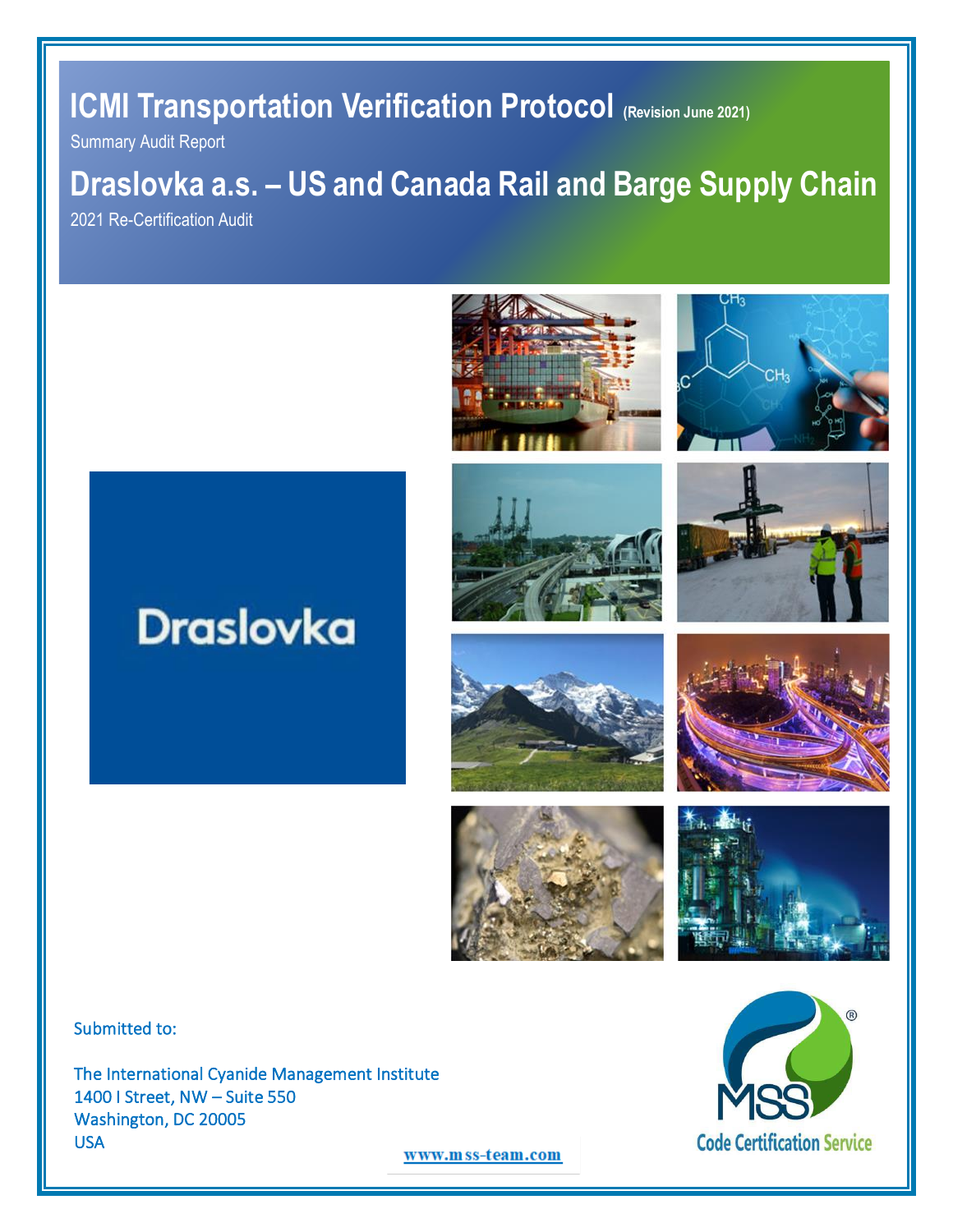## **Table of Contents**

| Principles and Standards of Practice - Cyanide Transportation Verification Protocol  9   |
|------------------------------------------------------------------------------------------|
|                                                                                          |
|                                                                                          |
|                                                                                          |
| Rail Carrier, Rail Yard, Barge Operator, and Port Due Diligence Investigation Results 18 |
| Principles and Standards of Practice - Cyanide Transportation Verification Protocol 20   |
|                                                                                          |
|                                                                                          |
|                                                                                          |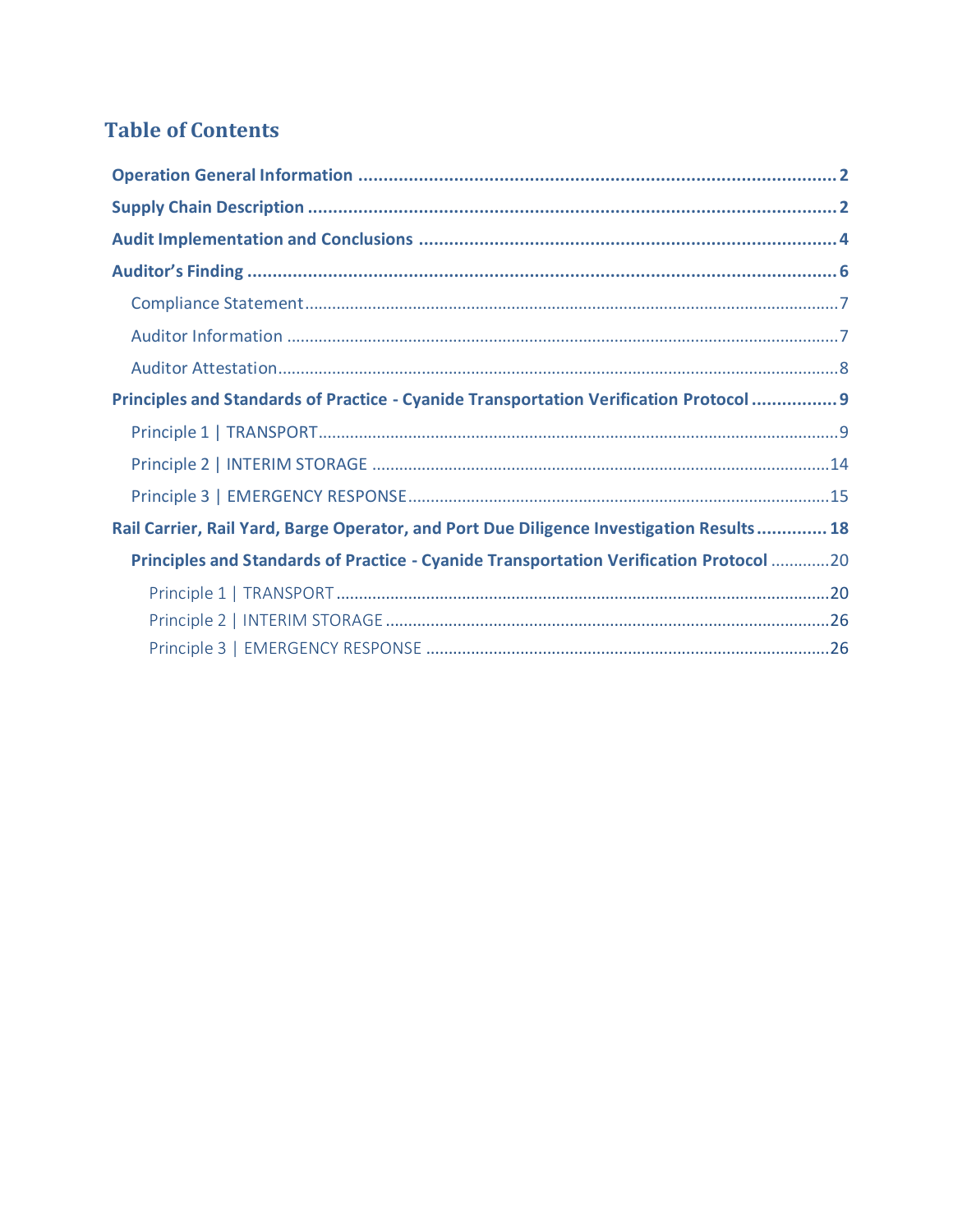

## <span id="page-2-0"></span>**Operation General Information**

| <b>Name and location</b><br>of Operation: | Draslovka – US and Canada Rail and Barge Supply Chain<br>Wilmington, Delaware<br><b>USA</b>                                                                                                 |
|-------------------------------------------|---------------------------------------------------------------------------------------------------------------------------------------------------------------------------------------------|
| <b>Supply Chain:</b>                      | Names and contact Joaquín Corres Barragán<br><b>information for this</b>   Customer Facing Technologies Manager<br><b>Draslovka Mining Solutions</b><br>Email: Joaquin.Corres@draslovka.com |

## <span id="page-2-1"></span>**Supply Chain Description**

The Draslovka a.s. ("Draslovka") Mining Solutions U.S./Canada Rail and Barge Supply Chain was assessed during this audit. As of December 1, 2021, Draslovka completed the acquisition of the Mining Solutions business from The Chemours Company ("Chemours"). Draslovka is a CN-based specialty chemicals company producing many products in addition to sodium cyanide, including next generation fumigants and biocides.

While this audit of the U.S./Canada Rail & Barge Supply Chain was performed when the Mining Solutions business was still owned by Chemours, the Cyanide Code audit reports and re-certification process will not be finalized until early 2022, after the sale of the operation to Draslovka. The Draslovka company name has therefore been used throughout this audit report. Draslovka has been a Cyanide Code Signatory since March 2011 and Chemours was a signatory starting in November 2005. The operation under its new ownership continues to be committed to maintaining Cyanide Code compliance and fulfilling ICMI certification requirements and obligations under the Cyanide Code. According to Draslovka personnel, all systems evaluated during this audit remain unchanged. Only the ownership of the organization has changed.

Solid sodium cyanide for use in the gold mining sector is manufactured at the Draslovka Memphis, Tennessee plant, which is located just outside of Memphis in Woodstock, Tennessee. This U.S./Canada rail and barge supply chain was originally certified to the ICMI Cyanide Code in 2010. This report includes the results from the three-year re-certification audit and Due Diligence evaluations.

Draslovka contracts with rail and barge carriers directly to transport their products between cyanide production locations in the United States and warehouses, production facilities, and customers in the United States, Mexico, and Canada. Draslovka also contracts with ocean carriers to transport the product using intermodal services, namely rail transportation from rail heads near the Draslovka production facilities to U.S. ports. The rail movements controlled by the ocean carriers are addressed in the Draslovka Global Ocean Supply Chain Re-Certification Audit Report. The Alaska-bound interim storage and barge shipments using Sea-Pac Transportation Services and Alaska Marine Lines are contracted indirectly through the Alaska Railroad.

Draslovka U.S./Canada Rail & Barge Supply Chain Music August December 30, 2021 Name of Operation and Date Signature of Lead Auditor Case of Date

**[www.mss-team.com](http://www.mss-team.com/)** Page 2 of 29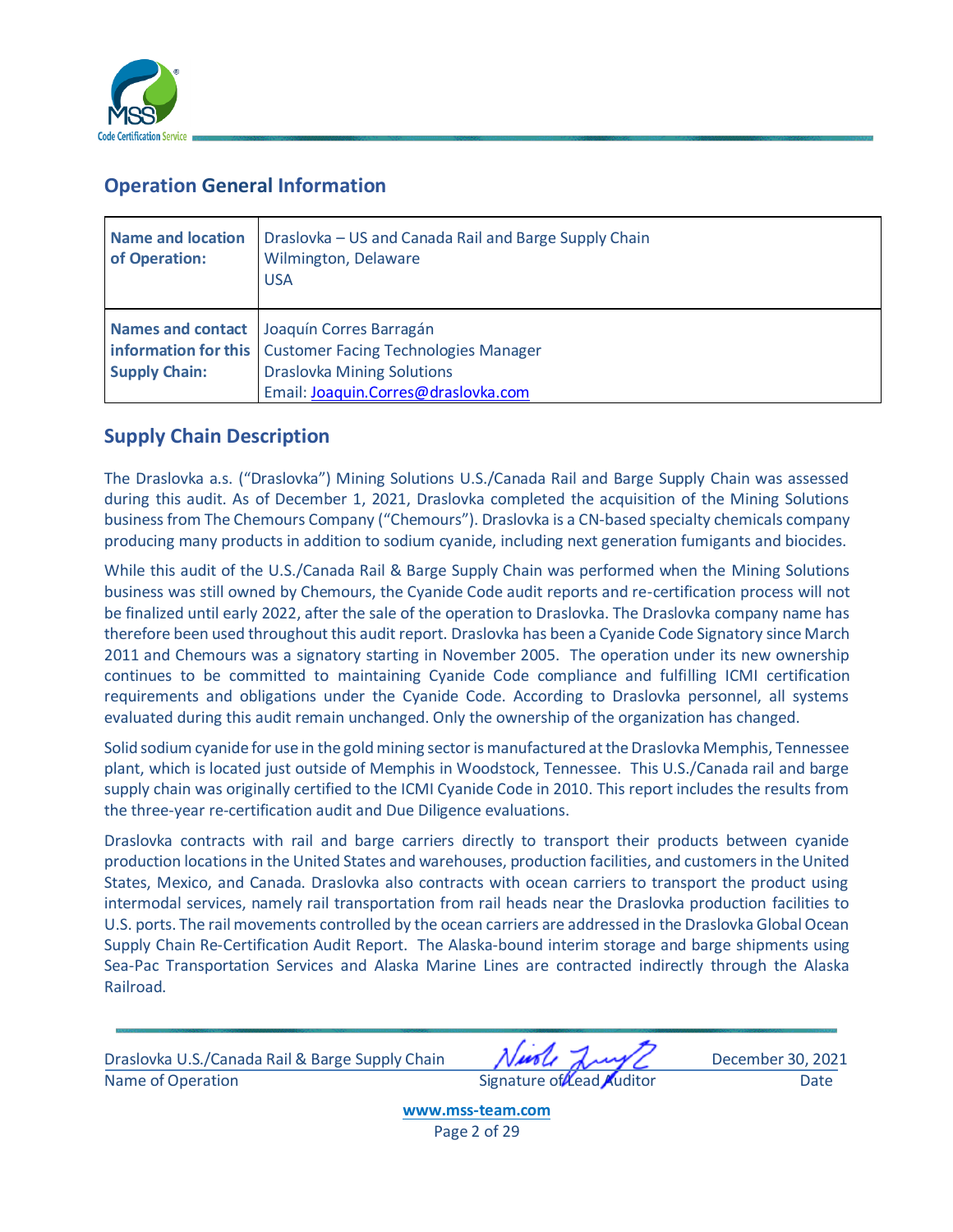

Road transportation between the Seattle rail head to the Sea-Pac interim storage location is achieved using an ICMI-certified Signatory trucking company, Alaska West Express.

Rail movements after crossing the U.S./Mexico border are addressed in the Chemours (now Draslovka) Mexico Supply Chain Re-Certification Audit Report.

The rail and barge carriers manage and control all aspects of the rail and barge movements. Pursuant to their agreements with Draslovka, the carriers identified in this report operate in a manner that complies with applicable environmental, health, safety, and security regulations. These operations were determined, through Due Diligence evaluations, to be aligned with ICMI Cyanide Code requirements.

**U.S. / Canada Rail and Barge Supply Chain –** The Mining Solutions business of Draslovka has been producing and shipping sodium cyanide since 1953. In the United States, the solid sodium cyanide briquettes are packaged at the Memphis Plant in Tennessee, at the LSI Terminal directly adjacent to the plant, and at the packaging terminal in Carlin, Nevada, USA. The Memphis Plant ships sodium cyanide in railroad hopper cars, bulk and semi-bulk packages. The bulk and semi-bulk packages are shipped from Memphis and its packaging terminals via rail and truck. Domestic shipments go coast to coast. International shipments go by rail to U.S. ports and to the U.S./Canadian and U.S./Mexican borders.

This evaluation included all rail and barge movements of sodium cyanide in the United States and Canada. The nine transportation partners and two ports included in this Draslovka re-certification audit and due diligence investigation are listed below.

- 1) Union Pacific Railroad (UP) contracted by Draslovka
- 2) Canadian National Railway (CN) contracted by Draslovka
- 3) Alaska Railroad Company (ARRC) contracted by Draslovka
- 4) Alaska Marine Lines (AML) contracted by ARRC for barge movements
- 5) BNSF Railway (BNSF) contracted by ocean carriers for international shipments and ARRC for barge movements
- 6) CSX Corporation– contracted by ocean carriers for international shipments
- 7) Kansas City Southern contracted by ocean carriers for international shipments
- 8) Sea-Pac Transportation Services, LLC Interim Storage Change in Mode
- 9) Alaska West Express ICMI Certified Signatory Trucking operation Seattle rail head to Seattle Port (certified January 9, 2020)
- 10) Harbor Island (Seattle) Port, Washington USA
- 11) Port of Whittier, Alaska USA

All transportation in the United States and to Canada using the transportation partners noted above is within scope of this review. The sampling of specific information and records was done using the primary routes being used at the time of the audit. These were the routes from the Memphis Production Plant to the Carlin packaging facility in Nevada, the Fairbanks rail yard in Alaska (via the Seattle Port, the Port of Whittier, and the Alaska Marine Lines (AML) barge movement), the Laredo rail yard at the Texas/Mexican border, the Nogales rail yard at the Arizona/Mexican Border, and the Octium Malartic Bulk Transloading Facility in Malartic, Quebec, Canada.

Draslovka U.S./Canada Rail & Barge Supply Chain Music August December 30, 2021 Name of Operation and Date Communication Signature of Lead Auditor Date

**[www.mss-team.com](http://www.mss-team.com/)** Page 3 of 29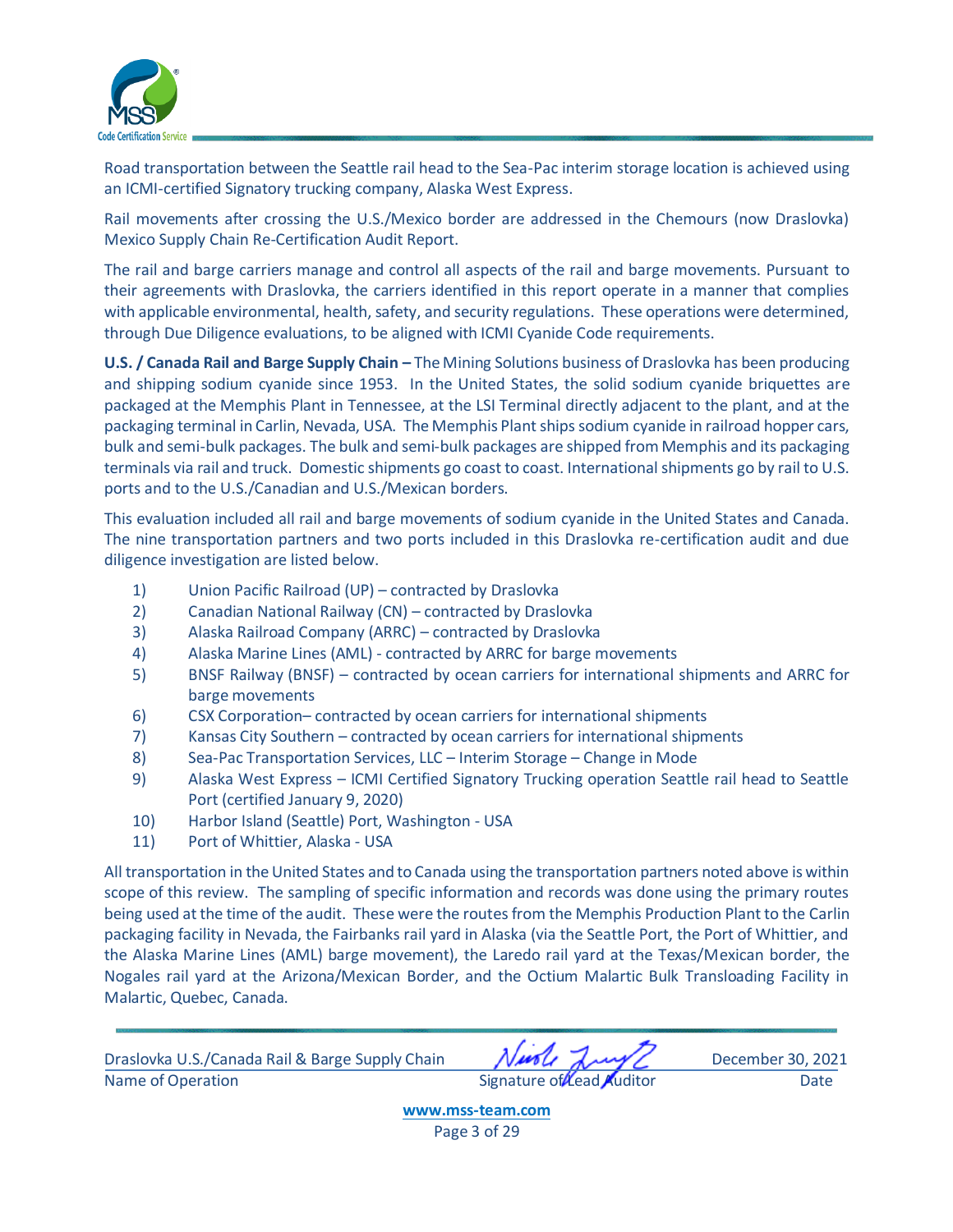

Several other routes were also in use, but no additional rail/barge transportation companies other than the ones mentioned here were in use for sodium cyanide shipments. Rail transportation to U.S. Ports for international ocean carrier shipments is controlled and managed by the Draslovka ocean carrier partners. Rail transport of the cyanide starting at the U.S./Mexican border crossings and within Mexico is addressed in separate Chemours (now Draslovka) Mexico due diligence and re-certification audit reports. The due diligence review of the ocean ports used by Draslovka is addressed in the Draslovka Global Ocean Supply Chain re-certification audit report.

At the time of the 2021 Draslovka Re-Certification Audit / Due Diligence Investigations, the following rail yards (start and end locations) and ports were being used by Draslovka in the United States and Canada:

| Rail Terminals - Origin Loading Location |                                                |           | <b>Destination / Interim Storage / Unloading Locations</b> |  |  |  |
|------------------------------------------|------------------------------------------------|-----------|------------------------------------------------------------|--|--|--|
|                                          | Marion, AR                                     | $\bullet$ | Fairbanks, Alaska - USA                                    |  |  |  |
| $\bullet$                                | Memphis, TN                                    | $\bullet$ | Laredo, Texas - USA                                        |  |  |  |
|                                          | Woodstock,<br>within<br>sidings<br>TN<br>(rail | $\bullet$ | Nogales, Arizona - USA                                     |  |  |  |
|                                          | Draslovka and LSI facilities)                  | $\bullet$ | Seattle, WA - USA                                          |  |  |  |
|                                          |                                                |           | Vivian, NV (Carlin Terminal Siding) - USA                  |  |  |  |
|                                          |                                                | $\bullet$ | Malartic, QC (Octium Terminal Siding) - Canada             |  |  |  |
|                                          |                                                | $\bullet$ | Seattle Rail head                                          |  |  |  |
|                                          |                                                | $\bullet$ | Harbor Island (Seattle) Port                               |  |  |  |
|                                          |                                                |           | Port of Whittier                                           |  |  |  |
|                                          |                                                | $\bullet$ | U.S. and Canadian Ports, as listed in the Draslovka        |  |  |  |
|                                          |                                                |           | Global Ocean Supply Chain Re-Certification Audit           |  |  |  |
|                                          |                                                |           | Report                                                     |  |  |  |

#### <span id="page-4-0"></span>**Audit Implementation and Conclusions**

The re-certification audit of Draslovka US / Canada Rail and Barge Transportation supply chain management was held on August 12, 2021.

The on-site portion of the audit was performed at the Draslovka Corporate Headquarters in Wilmington, Delaware – USA. The audit was performed by an independent third-party auditor who is pre-approved by the ICMI as a Lead Auditor for all types of Cyanide Code audits and as a technical expert for Cyanide Code audits of cyanide transportation and production operations.

The re-certification audit of Draslovka U.S./Canada Rail & Barge Supply Chain management operations was conducted on-site with additional reviews of due diligence information following the on-site audit activity. The supply chain management processes and the due diligence investigations of rail carriers and rail yards were conducted in accordance with the agreed upon audit plan and due diligence documentation requirements.

Draslovka U.S./Canada Rail & Barge Supply Chain Music August December 30, 2021 Name of Operation and Date Signature of Lead Auditor Case of Date

**[www.mss-team.com](http://www.mss-team.com/)** Page 4 of 29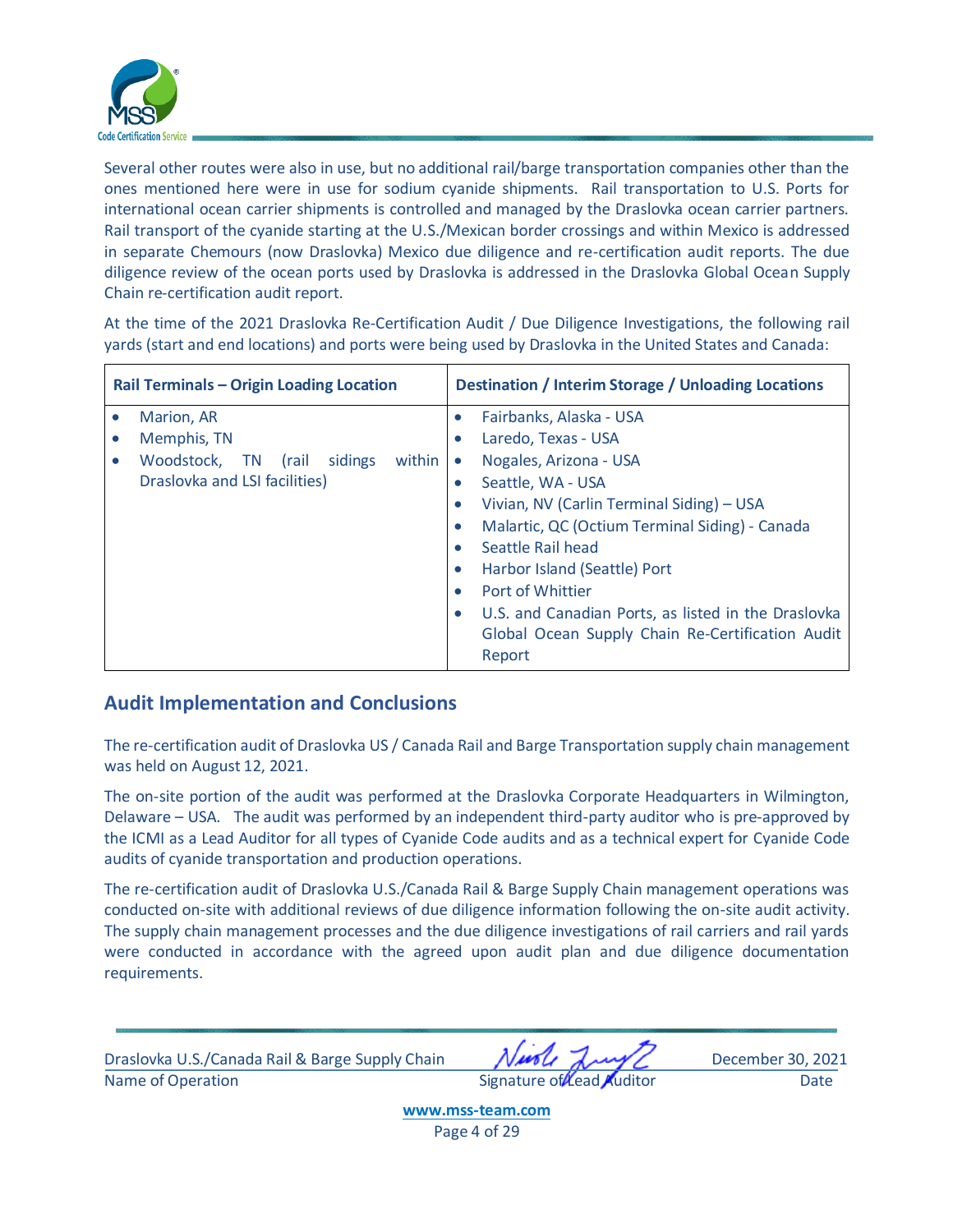

The Draslovka cyanide transportation management practices using rail carriers (including rail yards) and the AML Barge Operator (including ports) were evaluated against the ICMI Cyanide Code requirements documented in the ICMI Cyanide Code, ICMI Cyanide Code Transportation Protocol, and the ICMI Auditor Guidance for Use of the Cyanide Transportation Verification Protocol. The audit was conducted through onsite observations and discussions and interviews with multiple individuals in cross-functional roles in the Mining Solutions business of Draslovka. Additionally, records regarding equipment maintenance, shipment tracking, cargo labeling practices, shipping documentation, and emergency response records were randomly sampled and found to be acceptable.

The assessment was based on random samples of information and therefore deficiencies may exist which have not been identified. The depth to which records, and data were sampled was typical of an environmental, health and safety (EH&S) management system audit. Although legally required records were sampled to evaluate Cyanide Code compliance, legal compliance with federal, regional, and local regulations was not part of the scope of this evaluation.

The results of this re-certification audit and the related due diligence investigations indicate that the Mining Solutions business of Draslovka and all portions of its U.S. / Canada Rail & Barge Supply Chain are in FULL COMPLIANCE with ICMI Cyanide Code requirements.

Draslovka U.S./Canada Rail & Barge Supply Chain Music August December 30, 2021 Name of Operation **Contract Contract Contract Contract Contract Contract Contract Contract Contract Contract Contract Contract Contract Contract Contract Contract Contract Contract Contract Contract Contract Contract Contr** 

**[www.mss-team.com](http://www.mss-team.com/)**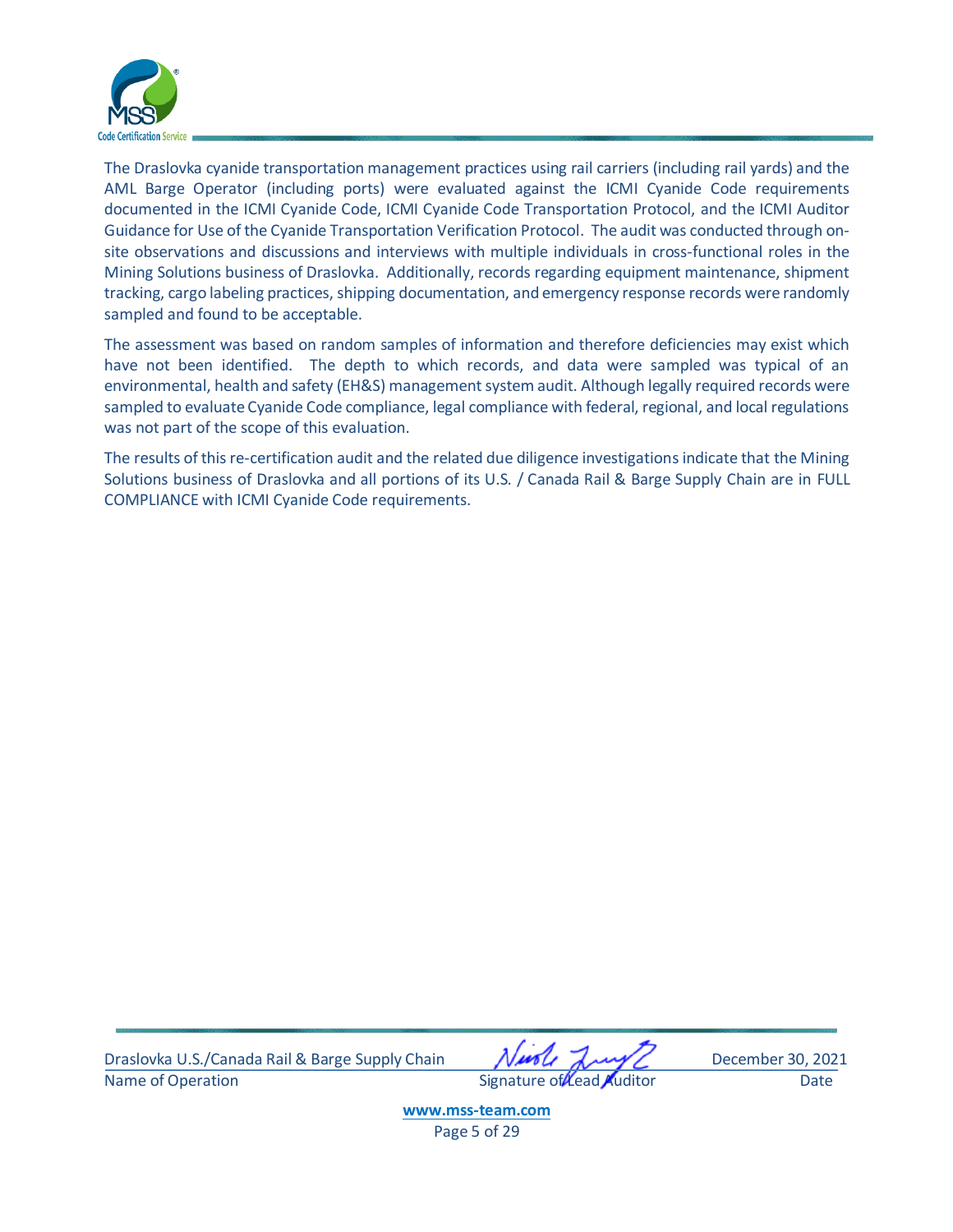

## <span id="page-6-0"></span>**Auditor's Finding**

This supply chain is in FULL COMPLIANCE with the International Cyanide Management Code.

The Draslovka U.S./Canada Rail and Barge supply chain cyanide safety performance for the re-certification period was excellent, there were no cyanide-related safety incidents or accidents. The cyanide management practices using rail carriers (including rail yards) and the AML Barge Operator (including ports) were evaluated for Cyanide Code compliance using the 2021 version of the ICMI Cyanide Transportation Verification Protocol. Internal standards, policies, practices, and procedures regarding the management of the cyanide operations were reviewed.

The auditor found that the overall level of preparedness and understanding of ICMI Cyanide Code requirements was excellent. Management systems upon which the operation is based are mature, and requested records were readily available for review.

The results of this re-certification audit demonstrate that the Mining Solutions business of Draslovka and all portions of its U.S. / Canada Rail and Barge Supply Chain is in FULL COMPLIANCE with International Cyanide Management Code requirements.

Draslovka U.S./Canada Rail & Barge Supply Chain Music August December 30, 2021 Name of Operation and Date Signature of Lead Auditor Date Date

**[www.mss-team.com](http://www.mss-team.com/)** Page 6 of 29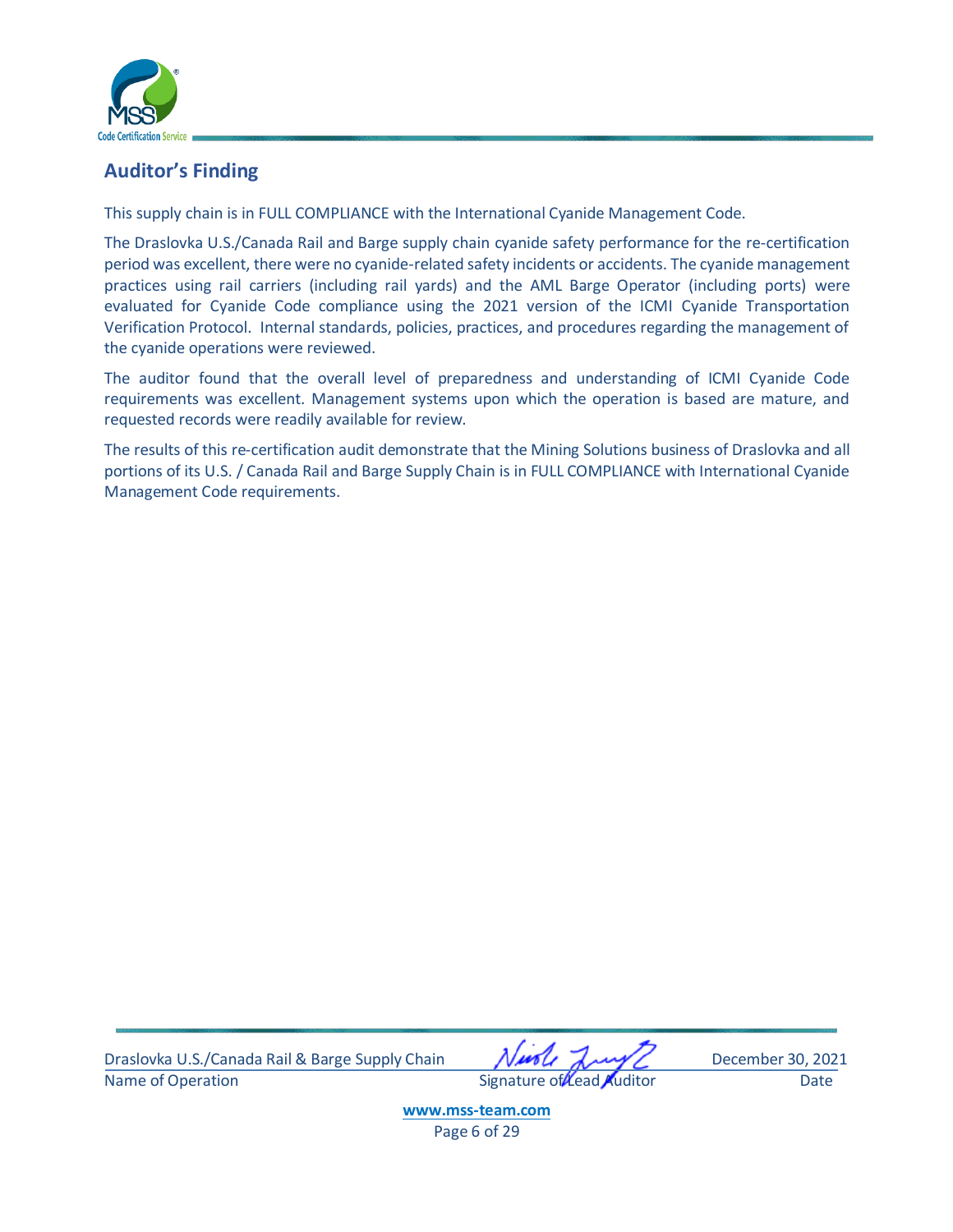

## <span id="page-7-0"></span>**Compliance Statement**

This operation has not experienced any compliance issues or significant cyanide incidents during the threeyear audit cycle.

#### <span id="page-7-1"></span>**Auditor Information**

| <b>Audit Company:</b>            | MSS Code Certification Service, a division of:<br>Management System Solutions, Inc.<br>www.mss-team.com |  |  |  |  |
|----------------------------------|---------------------------------------------------------------------------------------------------------|--|--|--|--|
| <b>Lead / Technical Auditor:</b> | Nicole Jurczyk<br>E-mail: njurczyk@mss-team.com                                                         |  |  |  |  |
| <b>Date of Audit:</b>            | August 12, 2021                                                                                         |  |  |  |  |

Draslovka U.S./Canada Rail & Barge Supply Chain Music Jump December 30, 2021<br>Name of Operation Date Date Signature of Lead Auditor Date

Signature of Lead Auditor Date

**[www.mss-team.com](http://www.mss-team.com/)** Page 7 of 29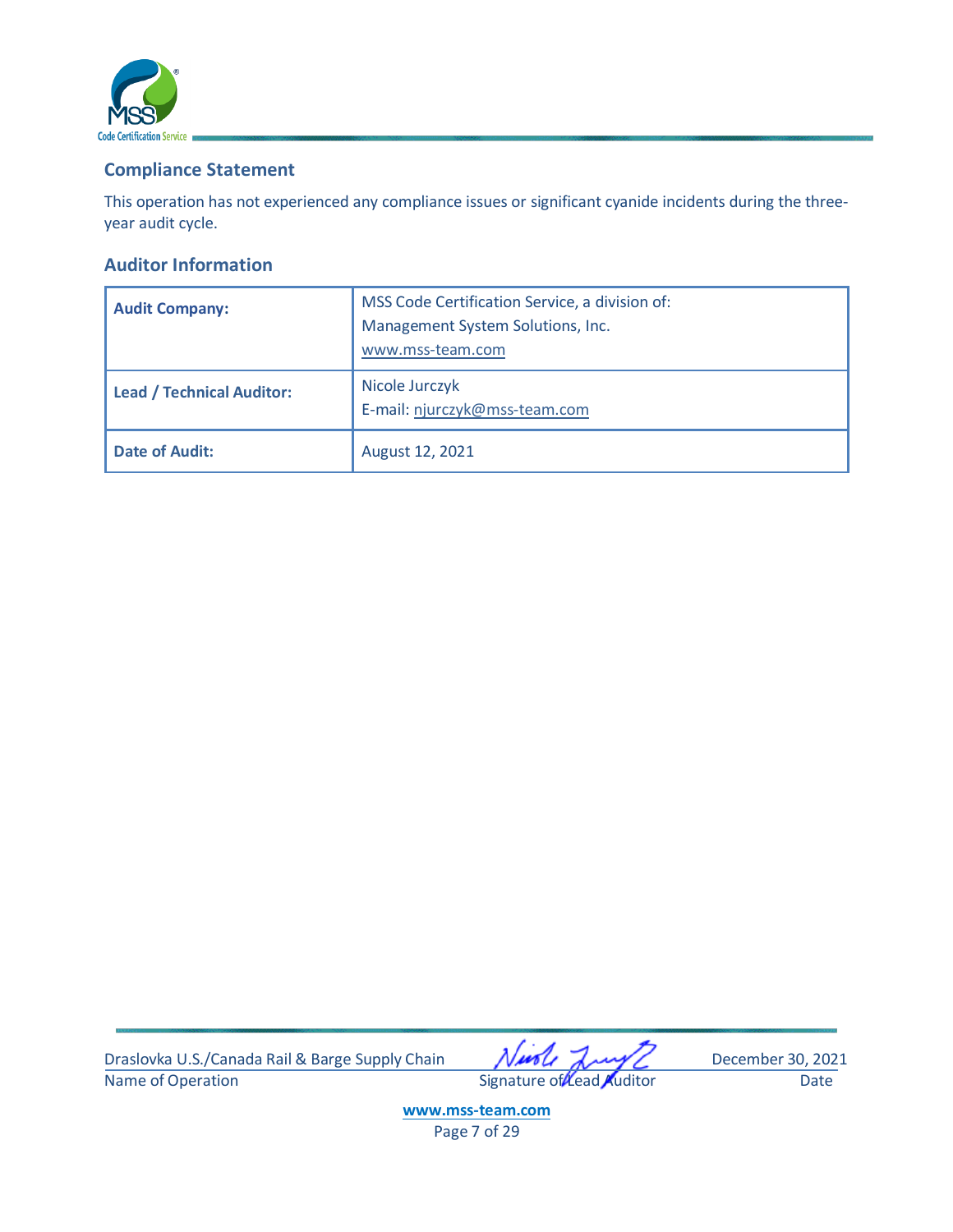

#### <span id="page-8-0"></span>**Auditor Attestation**

I attest that I meet the criteria for knowledge, experience and conflict of interest for a Cyanide Code Certification Audit Lead Auditor, established by the International Cyanide Management Institute and that all members of the audit team meet the applicable criteria established by the International Cyanide Management Institute for Code Verification Auditors.

I attest that this Summary Audit Report accurately describes the findings of the re-certification audit. I further attest that the re-certification audit was conducted in a professional manner in accordance with the International Cyanide Management Code *Cyanide Transportation Verification Protocol* and using standard and accepted practices for health, safety and environmental audits.

Draslovka US/Canada Rail & Barge Supply Chain  $N$ 

Name of Operation **Name of Construction** Signature of Lead Auditor **Construction** Date

Draslovka U.S./Canada Rail & Barge Supply Chain Music August December 30, 2021 Name of Operation **Name of Operation** Signature of Lead Auditor Date

**[www.mss-team.com](http://www.mss-team.com/)** Page 8 of 29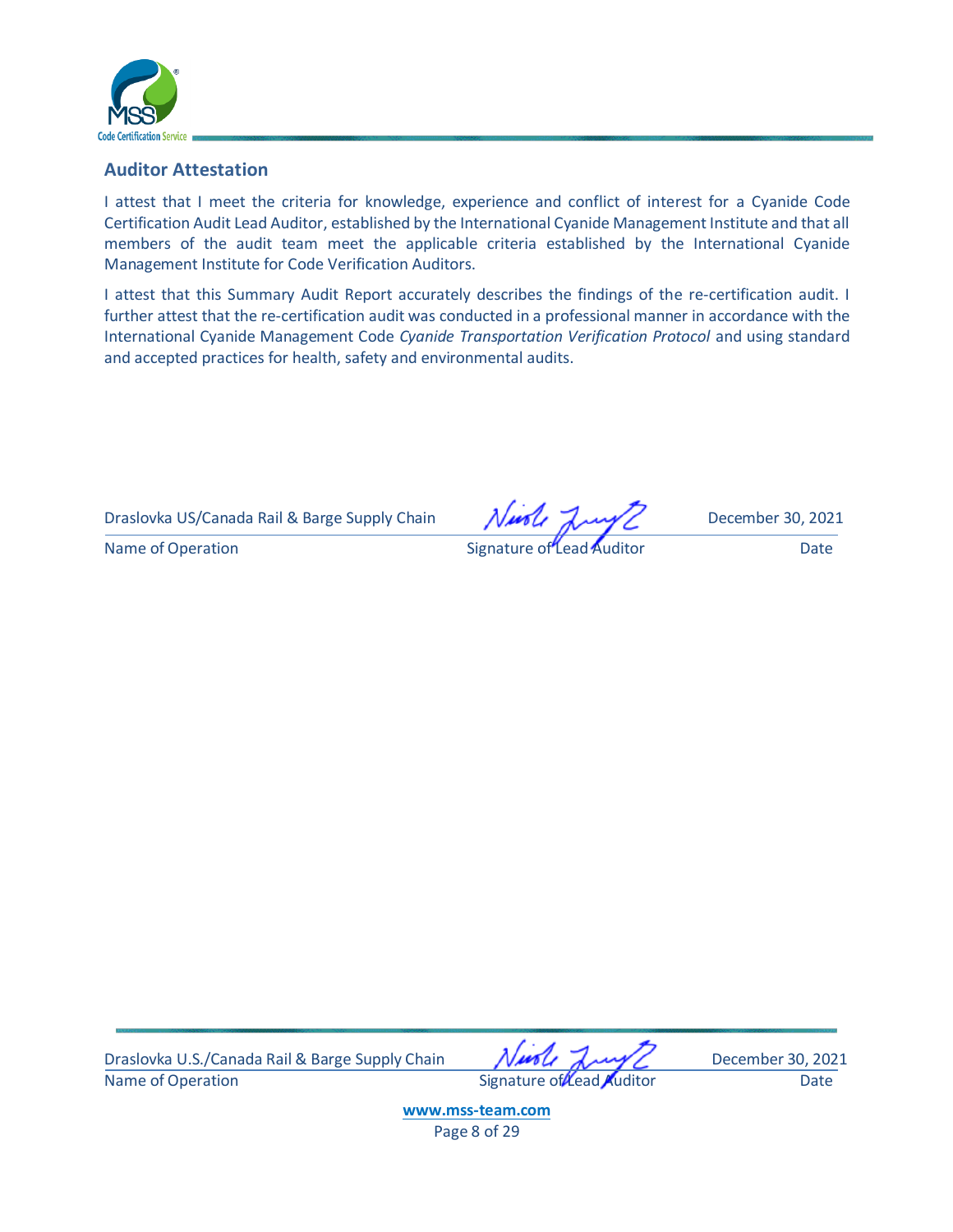

## <span id="page-9-0"></span>**Principles and Standards of Practice - Cyanide Transportation Verification Protocol**

## <span id="page-9-1"></span>**Principle 1 | TRANSPORT**

Transport cyanide in a manner that minimizes the potential for accidents and releases.

**Transport Practice 1.1:** Select cyanide transport routes to minimize the potential for accidents and releases.

Interviews were conducted with Draslovka Mining Solutions and corporate personnel to confirm that before Draslovka initially qualifies a new customer for sodium cyanide, they follow a standard practice called the "First Order Process". Regional Mining Solutions Field Technical Consultants evaluate the new customer for their ability to safely use and store material and they evaluate the possible routes that can be used to transport the cyanide from Draslovka to the customer site. This evaluation of the route includes consideration of population densities, infrastructure issues, pitch and grade of roads, and prevalence and proximity of water bodies. The route evaluation includes an evaluation of all portions of the route including rail transport, origination and destination rail yards, ocean carrier transport, ports, and barges, when applicable. Draslovka generally chooses shorter routes that do not go through population centers when possible. Trucking routes are determined by the trucking partners.

The risks associated with the route used to bring cyanide from Draslovka to a customer are evaluated as part of the First Order Process when the initial contract with the customer is established. The route assessment is performed by the Field Technical Consultant function within the Mining Solutions Business. Any necessary risk-mitigation measures are identified and defined during this First Order Process.

Draslovka obtains necessary governmental approvals and export / import licenses for international shipments. Records of community training sessions were reviewed and found to be acceptable.

Routes are re-evaluated periodically, usually during customer visits. The use of risk mitigation measures is part of the Draslovka standard security / product custody management process. The primary safety / security concern with the movement of cyanide by rail is that the rail cars are not to be stored for long periods of time and that rail cars keep moving. Confirmation was made that shipments are tracked regularly. Appropriate action is taken to ensure that cyanide shipments keep moving, stay on predesignated routes, and that the location of shipments can always be determined. Records were available to demonstrate that Draslovka processes for assessing routes, risks, and applying appropriate countermeasures continue to be effective.

Draslovka uses its formal standards, policies, guidelines, formal contracts with safety, health, environmental, and security terms and conditions to ensure that cyanide is appropriately handled and transported by its transportation partners.

Draslovka U.S./Canada Rail & Barge Supply Chain Music August December 30, 2021 Name of Operation and Date Signature of Lead Auditor Case Date

**[www.mss-team.com](http://www.mss-team.com/)**

Page 9 of 29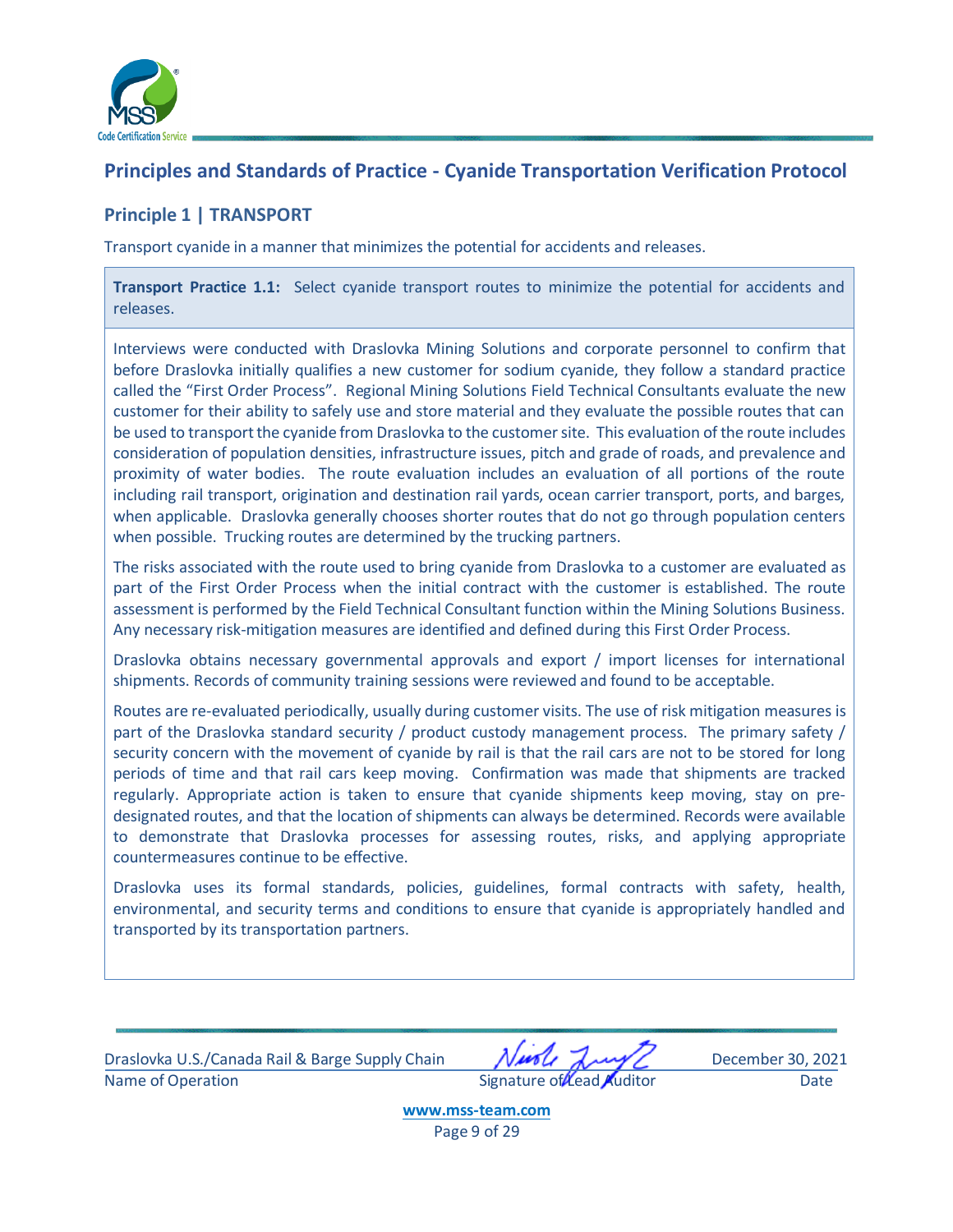

| The operation is: | $\boxtimes$ in Full Compliance with   |                          |
|-------------------|---------------------------------------|--------------------------|
|                   | $\Box$ In Substantial Compliance with | Standard of Practice 1.1 |
|                   | $\Box$ Not in Compliance with         |                          |

**Transport Practice 1.2:** Ensure that personnel operating cyanide handling and transport equipment can perform theirjobs with minimum risk to communities and the environment.

This requirement does not apply to the Draslovka area of responsibility within this supply chain. Draslovka uses its formal standards, policies, guidelines, formal contracts with safety, health, environmental, and security terms and conditions to ensure that cyanide is appropriately handled and transported by its transportation partners.

The operation is:

 $\boxtimes$  In Full Compliance with  $\Box$  In Substantial Compliance with Standard of Practice 1.2  $\Box$  Not in Compliance with

**Transport Practice 1.3:** Ensure that transport equipment issuitable for the cyanide shipment.

Draslovka maintains a fleet of rail equipment to transport cyanide that includes hopper cars, box cars, 20 foot intermodal containers (for Alaska route only), and ISO tanks. The equipment is designed and maintained to operate within the loads it will be handling. Draslovka maintains specific specifications for each type of equipment that is owns or leases. A database of maintenance requirements, inspections requirements, and records that planned activities took place was evaluated during the audit. The resources involved with tracking rail equipment and ensuring that appropriate maintenance is performed were interviewed.

Rail equipment is maintained according to maintenance requirements that are defined by U.S. Federal law. A sample of loading checklists was reviewed in which the adequacy of the transportation equipment is confirmed prior to each shipment.

Draslovka ensures authorized packaging is used for the solid sodium cyanide. Package specifications were reviewed during this audit. All specifications and testing records were found to be compliant and up-todate with most recent re-certifications in 2021. Records were reviewed during the audit.

The Memphis Plant maintains detailed cyanide loading procedures for loading boxcars, hopper cars, and ISO tanks. LSI maintains procedures for loading intermodal containers. Safety interlocks are used to prevent overfilling of hopper cars. The shipments of bulk and semi-bulk packages in railcars and intermodal containers are standard weights and standard blocking and bracing configurations are used.

Draslovka U.S./Canada Rail & Barge Supply Chain Music August December 30, 2021 Name of Operation and Date Communication Signature of Lead Auditor Date Date

**[www.mss-team.com](http://www.mss-team.com/)** Page 10 of 29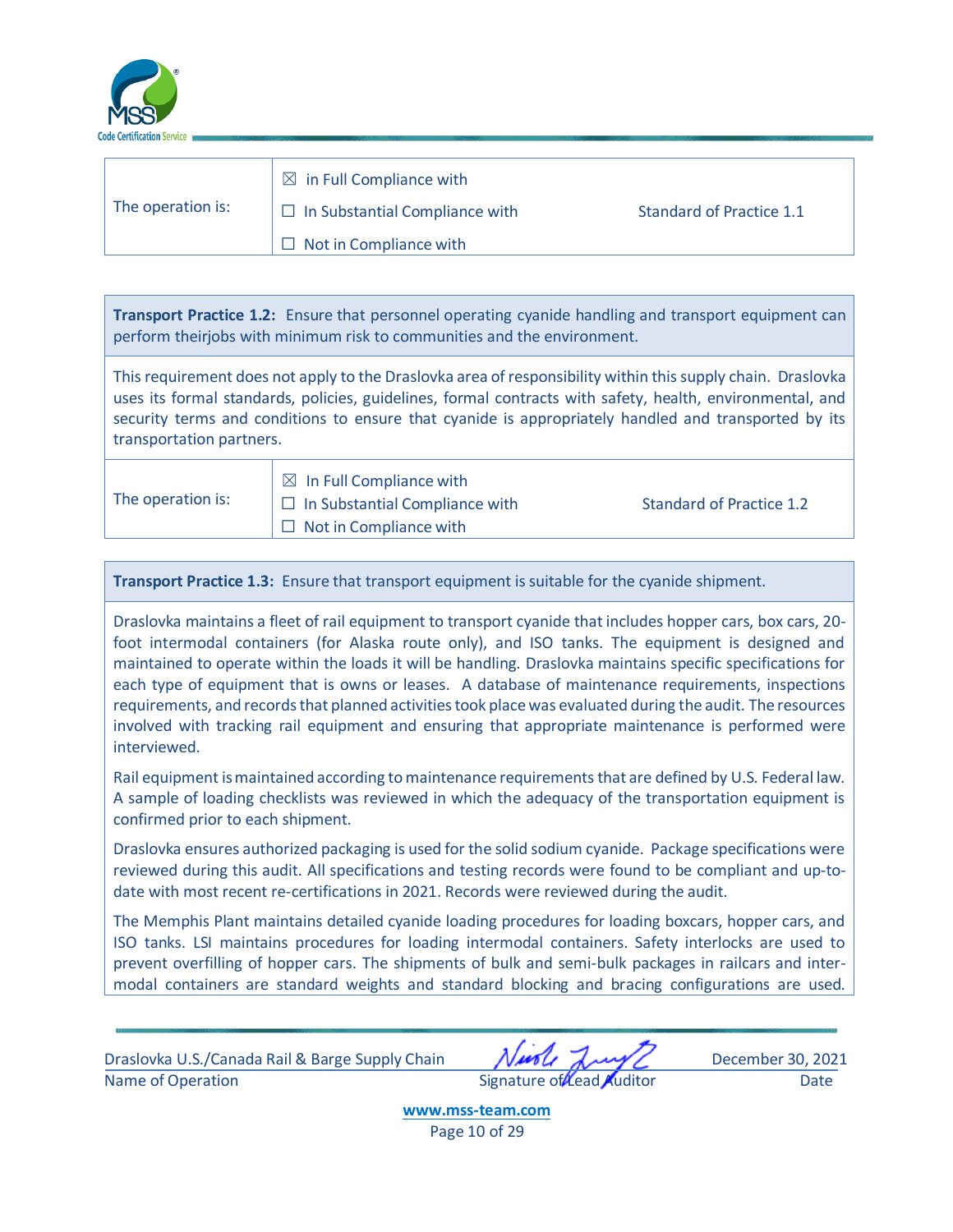

Shipping paperwork was reviewed during the 2019 Chemours (now Draslovka) Production audit to confirm that shipment weights were consistent and acceptable.

Draslovka uses its formal standards, policies, guidelines, formal contracts with safety, health, environmental, and security terms and conditions to ensure that cyanide is appropriately handled and transported by its transportation partners.

| The operation is: | $\Box$ in Full Compliance with        |                          |  |  |  |  |  |
|-------------------|---------------------------------------|--------------------------|--|--|--|--|--|
|                   | $\Box$ In Substantial Compliance with | Standard of Practice 1.3 |  |  |  |  |  |
|                   | $\Box$ Not in Compliance with         |                          |  |  |  |  |  |

**Transport Practice 1.4:** Develop and implement a safety program for transport of cyanide.

The shipments of bulk and semi-bulk packages in railcars and inter-modal containers are standard weights and standard blocking and bracing configurations are used. The Memphis Plant maintains detailed cyanide loading procedures for loading boxcars, hopper cars, and ISO tanks. LSI maintains detailed procedures for loading intermodal containers. These procedures and activities were confirmed during the most recent Production audit in 2019.

Appropriate placards are displayed on all four sides of the transport vehicles. Additionally, there is an International Maritime Organization (IMO) requirement for the marine pollutant signage to be posted on the containers.

Preventive maintenance and railcar inspection requirements are regulated by U.S. Federal law. Records were sampled for equipment used to transport cyanide in the re-certification period. Records showed that all required maintenance and inspection actions have occurred in a timely manner.

Detailed procedures, blocking and bracing diagrams, and checklists are used by Draslovka and the LSI packaging operation during the loading of rail cars and inter-modal sea containers to prevent loads from shifting during transport. This was confirmed during the 2019 Chemours (now Draslovka) Production audit.

U.S. Federal regulations require that railroads conduct random drug and alcohol testing and that drug abuse prevention programs are maintained. Draslovka also has these requirements are part of its contractual standard terms and conditions.

Records were sampled and were found to be acceptable.

Draslovka uses its formal standards, policies, guidelines, formal contracts with safety, health, environmental, and security terms and conditions to ensure that cyanide is appropriately handled and transported by its transportation partners.

The operation is:  $\Box$  in Full Compliance with

Draslovka U.S./Canada Rail & Barge Supply Chain Music August December 30, 2021 Name of Operation and Date Signature of Lead Auditor Date Date

**[www.mss-team.com](http://www.mss-team.com/)** Page 11 of 29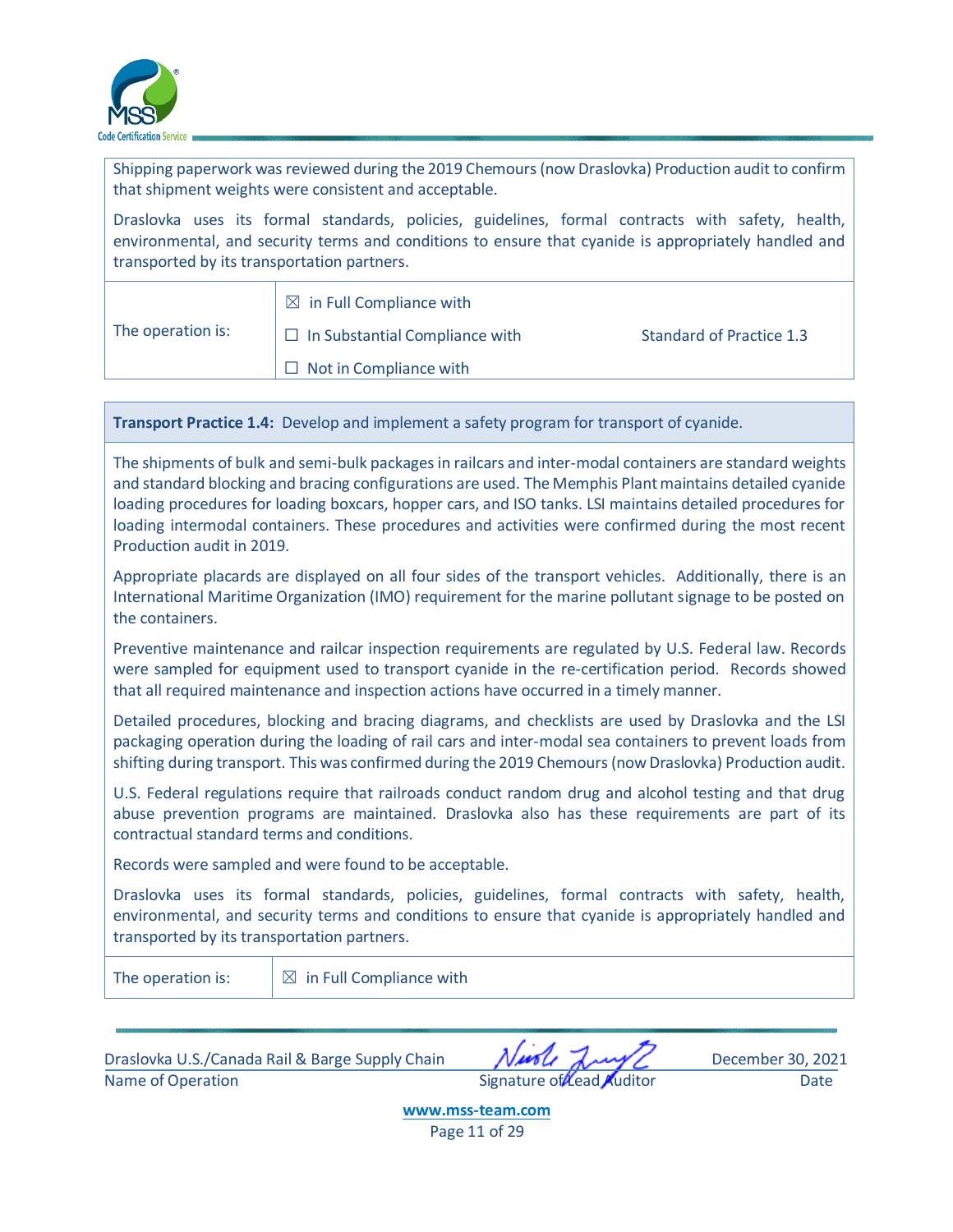

□ In Substantial Compliance with Standard of Practice 1.4  $\Box$  Not in Compliance with

**Transport Practice 1.5:** Follow international standards for transportation of cyanide by sea.

The Draslovka packaging specifications were reviewed as part of the re-certification audit and were found to be conformant to the packaging requirements of the IMO DG Code. Packaging reviewed during the 2019 Cyanide Code production audit and the 2021 transportation supply chain audit of one of Draslovka's carriers (Intermodal Cartage Group – IMCG) was appropriately marked and was found to be compliant with Chapter 5.2 of the IMO DG Code requirements. Loaded inter-modal containers were evaluated during the 2019 Cyanide Code production audit and were found to be marked and placarded in accordance with the IMO DG Code.

Shipping documents were reviewed for a sample of ocean cyanide shipments. All information required by the DG Code is required as standard practice on Draslovka shipping paperwork. The container packing certificates from shipments were reviewed during the audit as part of the overall evaluation of shipping papers. Draslovka maintains records which show that the ocean transport is conducted in compliance with all international and U.S. Department of Transportation (DOT) requirements. Draslovka confirms that ocean carriers comply with stowage and separation requirements of Part 7 of the DG Code as part of its due diligence review process. Records were available for review during the audit.

All information was found to be conformant to DG Code requirements.

| The operation is: | $\boxtimes$ in Full Compliance with   |                          |
|-------------------|---------------------------------------|--------------------------|
|                   | $\Box$ In Substantial Compliance with | Standard of Practice 1.5 |
|                   | $\Box$ Not in Compliance with         |                          |

Draslovka U.S./Canada Rail & Barge Supply Chain Music August December 30, 2021 Name of Operation **Name of Operation** Signature of Lead Auditor Date

**[www.mss-team.com](http://www.mss-team.com/)** Page 12 of 29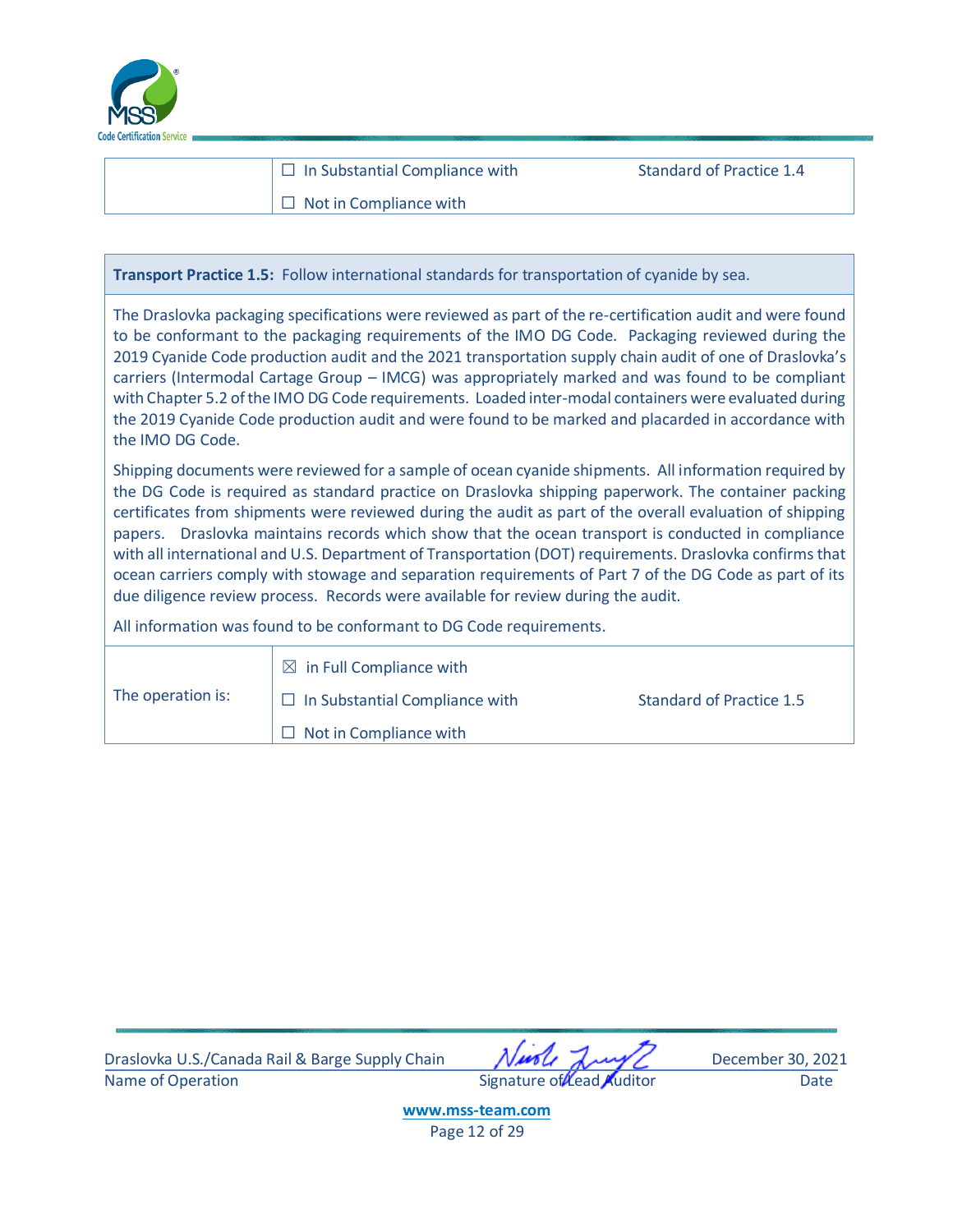

| <b>Transport Practice 1.6:</b> Track cyanide shipments to prevent losses during transport.                                                                                                                                                                                                                                                                                                                                                                                                                                              |                                                                                                        |                          |  |  |  |  |
|-----------------------------------------------------------------------------------------------------------------------------------------------------------------------------------------------------------------------------------------------------------------------------------------------------------------------------------------------------------------------------------------------------------------------------------------------------------------------------------------------------------------------------------------|--------------------------------------------------------------------------------------------------------|--------------------------|--|--|--|--|
|                                                                                                                                                                                                                                                                                                                                                                                                                                                                                                                                         | Draslovka uses a secure web-based rail car tracking system to track the movement of its rail cars.     |                          |  |  |  |  |
| The movement of cyanide rail cars is tracked daily. Interviews were conducted and personnel stated that<br>appropriate actions are taken to ensure that cyanide shipments keep moving, stay on pre-designated<br>routes, and that location can always be confirmed.                                                                                                                                                                                                                                                                     |                                                                                                        |                          |  |  |  |  |
| The following documentation is used to track inventory and movement of cyanide: bills of lading and<br>shipping papers indicating the number of packages and amount of material. Shipping paperwork was<br>reviewed during the audit and was found to be conformant to ICMI Cyanide Code requirements, including<br>chain of custody requirements. Rail companies maintain databases with SDS information for the products<br>they carry. This aspect of rail transportation is regulated and inspected by the U.S. Federal government. |                                                                                                        |                          |  |  |  |  |
| Draslovka uses its formal standards, policies, guidelines, formal contracts with safety, health,<br>environmental, and security terms and conditions to ensure that cyanide is appropriately handled and<br>transported by its transportation partners.                                                                                                                                                                                                                                                                                 |                                                                                                        |                          |  |  |  |  |
| The operation is:                                                                                                                                                                                                                                                                                                                                                                                                                                                                                                                       | $\boxtimes$ in Full Compliance with<br>$\Box$ In Substantial Compliance with<br>Not in Compliance with | Standard of Practice 1.6 |  |  |  |  |

Draslovka U.S./Canada Rail & Barge Supply Chain Muscle Jury Constant December 30, 2021<br>Name of Operation Date Signature of Lead Auditor Date

Signature of Lead Auditor Date

**[www.mss-team.com](http://www.mss-team.com/)**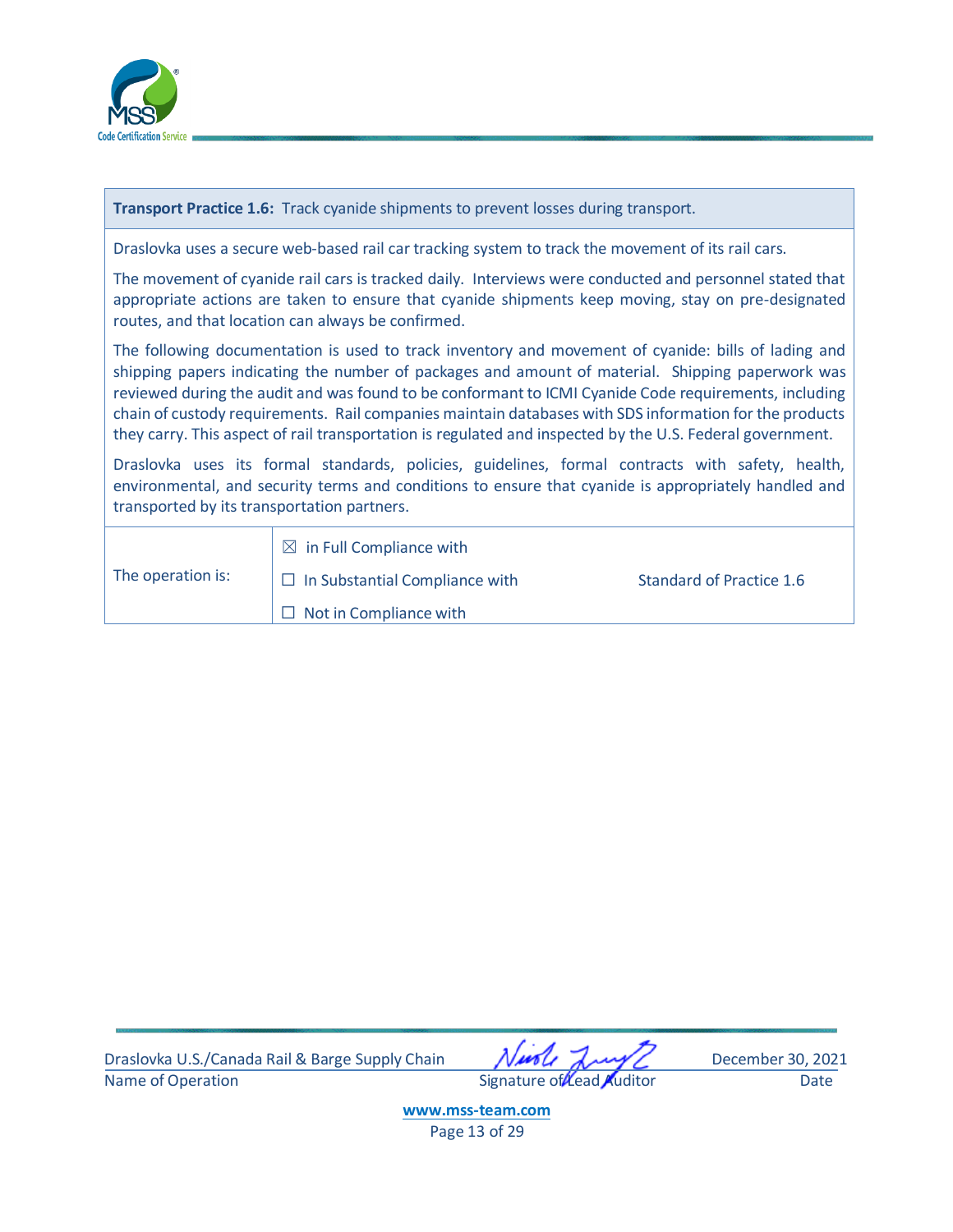

### <span id="page-14-0"></span>**Principle 2 | INTERIM STORAGE**

Design, construct and operate cyanide interim storage sites to prevent releases and exposures.

**Transport Practice 2.1:** Store cyanide in a manner that minimizes the potential for accidental releases.

There is no interim storage in this Supply Chain other than port activities. There is a change of transportation mode in Seattle, Washington. Intermodal containers are transferred from truck to railcar to barge at this point. The Sea-Pac operations were therefore considered to be an Interim Storage port location according to ICMI definitions.

Draslovka confirmed through an initial on-site evaluation and through a 2021 Due Diligence refresh of information that Sea-Pac operations fulfill ICMI requirements. Personnel have been trained that in the area where the containers are transferred from the trucks to the railcars, smoking, open flames, eating and drinking are not allowed. The containers are not opened, and no personal protective equipment is necessary. The part of the yard at Sea-Pac where containers are transferred is still manned and access to the site is limited. The entire Port area has a heightened level of security through the Seattle Port Authority. The yard is locked at night and was considered to have adequate security. Containers are not near any stored materials during the normal operations and there is no planned storage of containers at Sea-Pac.

| The operation is: | $\boxtimes$ in Full Compliance with   |                          |
|-------------------|---------------------------------------|--------------------------|
|                   | $\Box$ In Substantial Compliance with | Standard of Practice 2.1 |
|                   | $\Box$ Not in Compliance with         |                          |

Draslovka U.S./Canada Rail & Barge Supply Chain Music August December 30, 2021 Name of Operation and Contract Contract Contract Contract Contract Contract Contract Contract Contract Contract Contract Contract Contract Contract Contract Contract Contract Contract Contract Contract Contract Contract Co

**[www.mss-team.com](http://www.mss-team.com/)** Page 14 of 29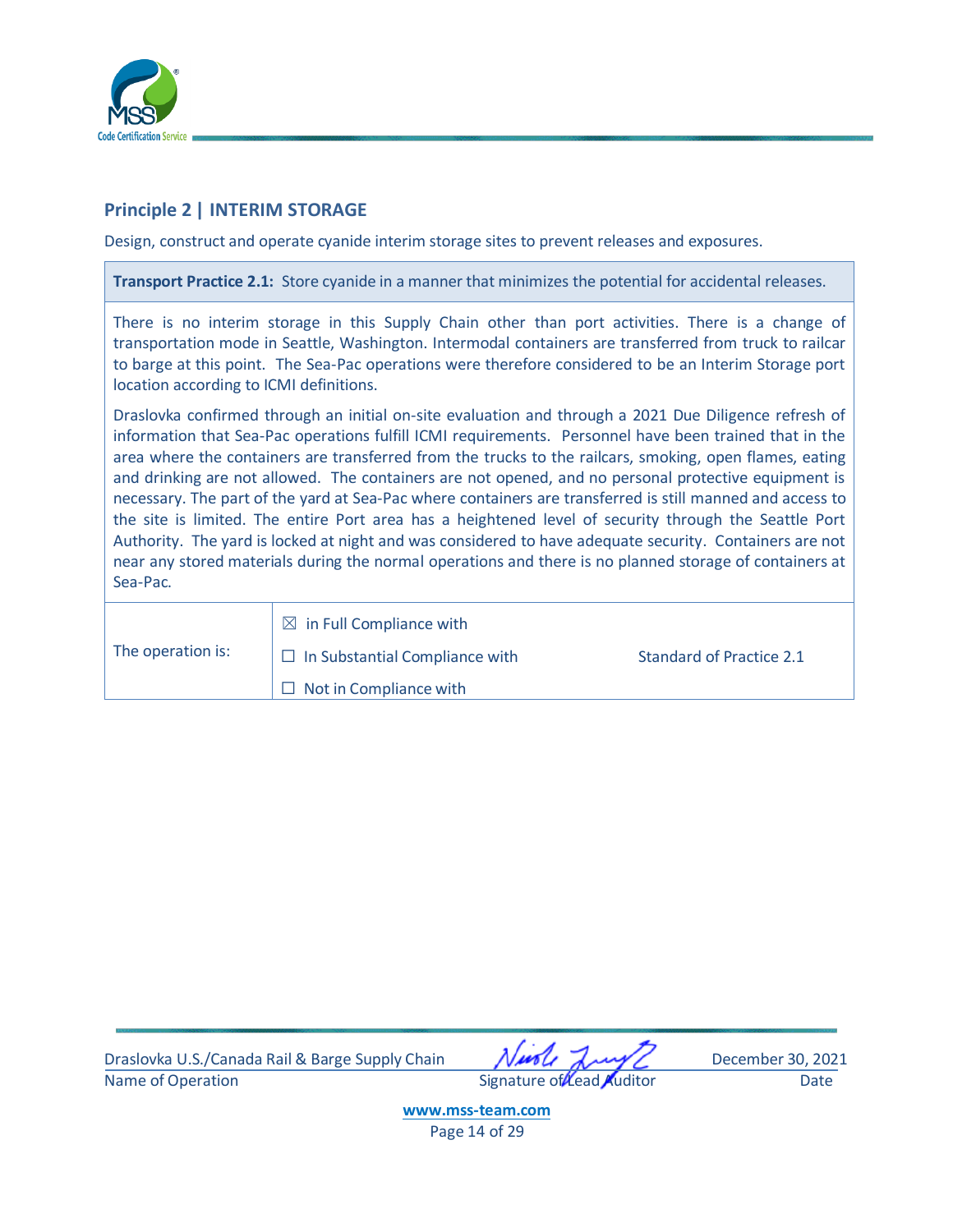

### <span id="page-15-0"></span>**Principle 3 | EMERGENCY RESPONSE**

Protect communities and the environment through the development of emergency response strategies and capabilities.

**Transport Practice 3.1:** Prepare detailed emergency response plans for potential cyanide releases.

Draslovka has several key documents that were reviewed as part of this audit: 1) Mining Solutions Global Emergency Response Plan; 2) Transportation Emergency Information fact sheet for Draslovka Solid (Sodium or Potassium) Cyanide; and 3) the Canada Emergency Response Assistance Plan (ERAP) issued in June 2020. Together, the documents provide detailed plans, procedures and information to address all ICMI Cyanide Code emergency response requirements, including transportation related emergencies.

The Draslovka emergency response plans are appropriate for all modes of transportation used by Draslovka and for interim facilities. The Transportation Emergency Information Fact Sheet has complete information that has been seen in use during transportation activities observed during previous Cyanide Code audits. The Transportation Emergency Information Fact Sheet is designed to address solid briquettes.

The Draslovka plans are more general and universally applicable to all types of emergencies. The Transportation Emergency Information Fact Sheet has details of action steps for transporters. Professional emergency responders together with technical guidance from Draslovka would be responsible for addressing issues involving the way in which the structure of the vessel should be managed after an emergency.

The response plans describe the different levels of response actions for anticipated emergency situations. The Mining Solutions Global Emergency Response Plan describes the steps that are to be taken by Cyanide Hot Line and other Cyanides Business personnel. The plans clearly outline the roles and responsibilities of external responders.

| The operation is: | $\boxtimes$ in Full Compliance with   |                          |
|-------------------|---------------------------------------|--------------------------|
|                   | $\Box$ In Substantial Compliance with | Standard of Practice 3.1 |
|                   | $\Box$ Not in Compliance with         |                          |

Draslovka U.S./Canada Rail & Barge Supply Chain Music August December 30, 2021 Name of Operation **Contract Contract Contract Contract Contract Contract Contract Contract Contract Contract Contract Contract Contract Contract Contract Contract Contract Contract Contract Contract Contract Contract Contr** 

**[www.mss-team.com](http://www.mss-team.com/)** Page 15 of 29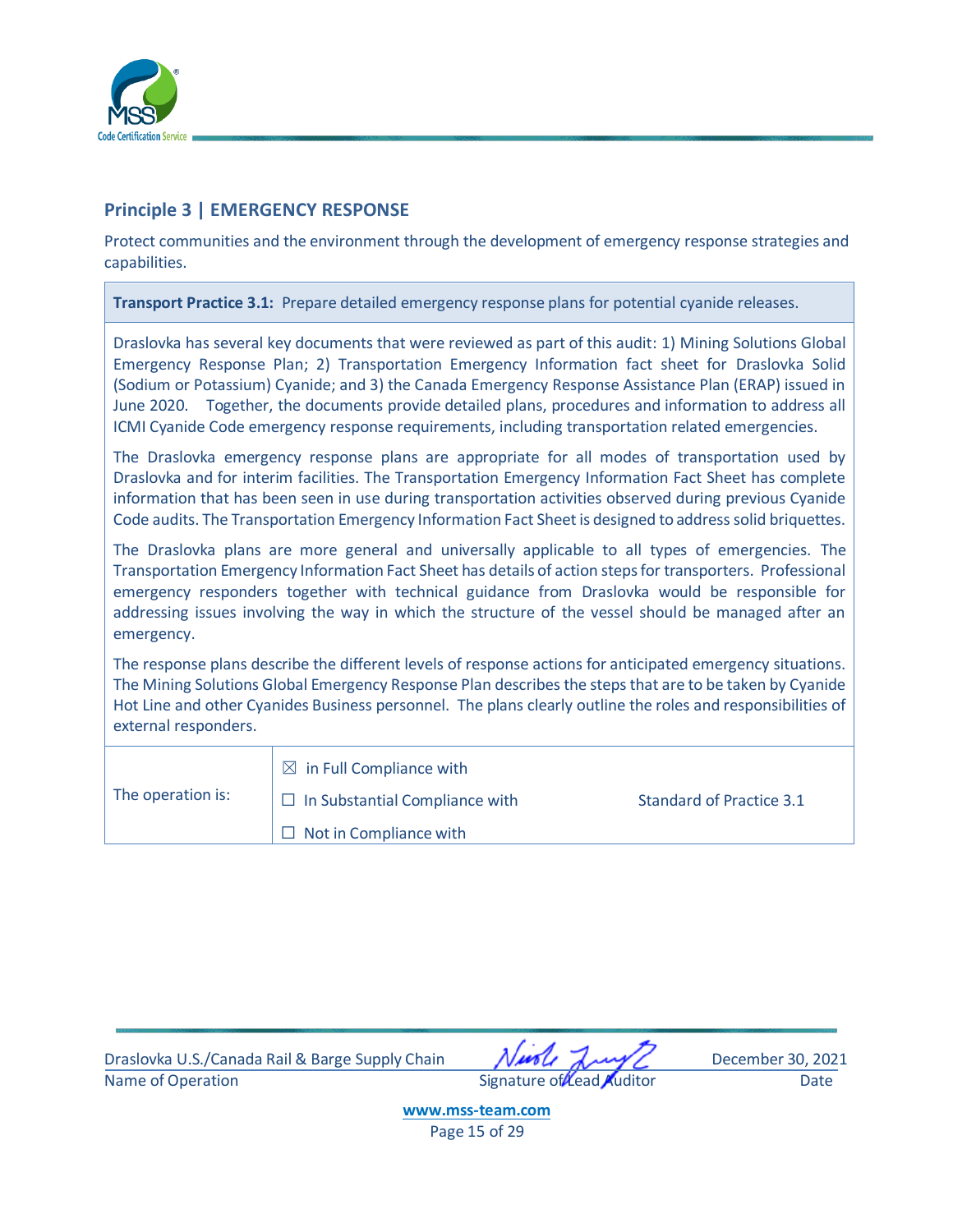

**Transport Practice 3.2:** Designate appropriate response personnel and commit necessary resources for emergency response.

Draslovka trains emergency responders at its production plant but does not have responsibilities to train personnel outside of Draslovka. The roles and responsibilities of Draslovka personnel are clearly described in the Mining Solutions Global Emergency Response Plan. Each rail partner is audited through Responsible Care audits for emergency response and training of responders.

Draslovka uses its formal standards, policies, guidelines, formal contracts with safety, health, environmental, and security terms and conditions to ensure that cyanide is appropriately handled and transported by its transportation partners.

| The operation is: | $\boxtimes$ in Full Compliance with   |                          |
|-------------------|---------------------------------------|--------------------------|
|                   | $\Box$ In Substantial Compliance with | Standard of Practice 3.2 |
|                   | $\Box$ Not in Compliance with         |                          |

| Transport Practice 3.3: Develop procedures for internal and external emergency notification and |  |  |  |  |  |
|-------------------------------------------------------------------------------------------------|--|--|--|--|--|
| reporting.                                                                                      |  |  |  |  |  |

Notification procedures and internal and external contact phone numbers are described in the Mining Solutions Global Emergency Response Plan. Emergency contact information is also contained in the Transportation Emergency Information fact sheet.

The Mining Solutions Global Emergency Response Plan requires procedural review and reauthorization at least every three years. The Mining Solutions Global Emergency Response Plan Phone List is required to be checked at least annually. Drills are conducted on an annual basis to ensure notification and reporting procedures are kept current.

The Mining Solutions Global Emergency Response Plan requires the notification of ICMI of any significant sodium cyanide incident within 24 hours. This supply chain has not had any cyanide incidents that would require reporting during the re-certification period.

|                   | $\boxtimes$ in Full Compliance with   |                          |
|-------------------|---------------------------------------|--------------------------|
| The operation is: | $\Box$ In Substantial Compliance with | Standard of Practice 3.3 |
|                   | $\Box$ Not in Compliance with         |                          |

Draslovka U.S./Canada Rail & Barge Supply Chain Music August December 30, 2021 Name of Operation and Date Signature of Lead Auditor Date Date

**[www.mss-team.com](http://www.mss-team.com/)** Page 16 of 29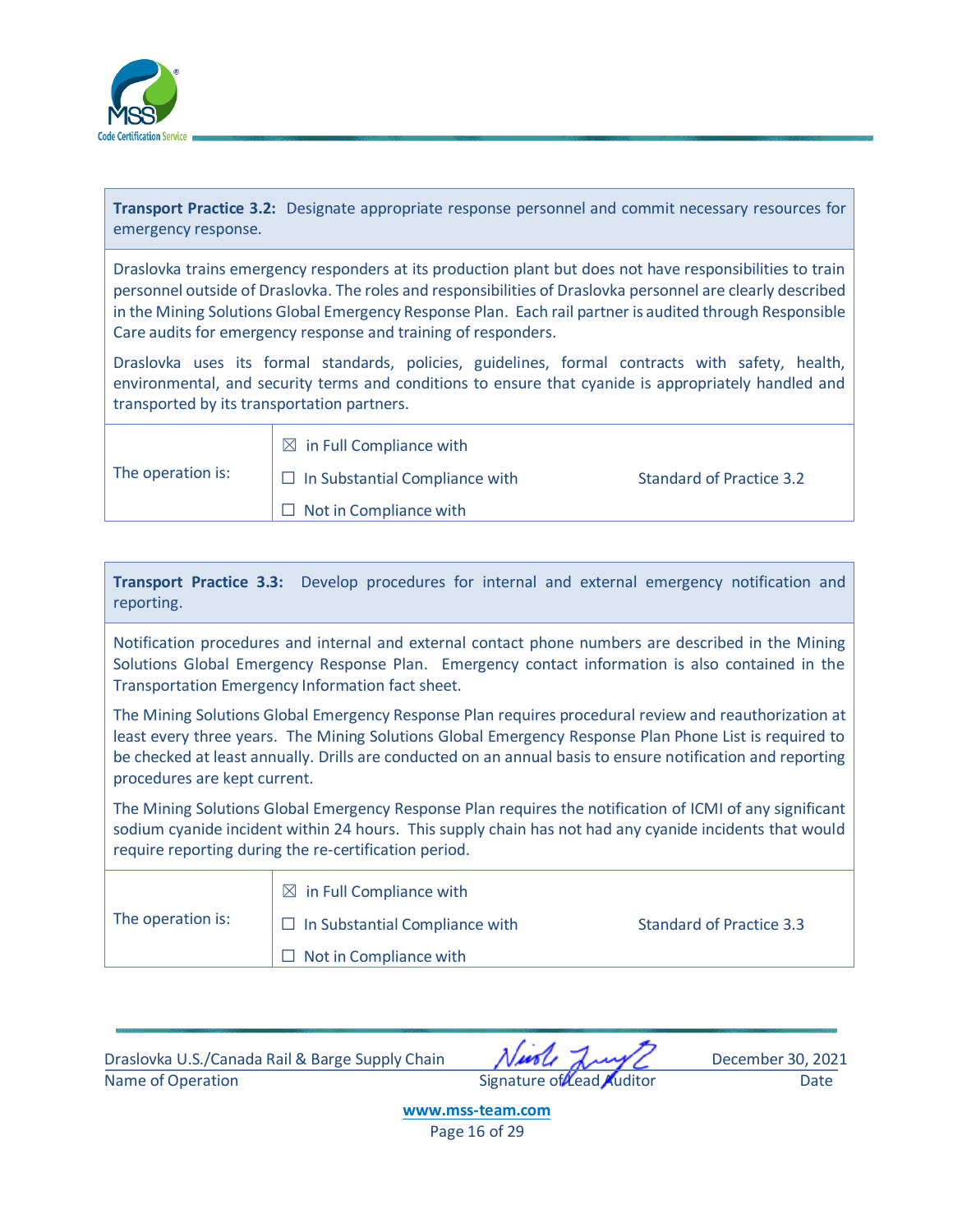

**Transport Practice 3.4:** Develop procedures for remediation of releases that recognize the additional hazards of cyanide treatment chemicals.

The Mining Solutions Global Emergency Response Plan details immediate actions, cleanup and disposal procedures, and first-aid actions. All aspects of recovery and neutralization are addressed. The Plan specifically prohibits the use of chemicals such as sodium hypochlorite, ferrous sulfate and hydrogen peroxide for treating a cyanide spill into surface water.

|                   | $\boxtimes$ in Full Compliance with   |                          |
|-------------------|---------------------------------------|--------------------------|
| The operation is: | $\Box$ In Substantial Compliance with | Standard of Practice 3.4 |
|                   | $\Box$ Not in Compliance with         |                          |

| According to the Mining Solutions Global Emergency Response Plan, emergency plans are checked at least<br>every three years and notification numbers are checked at least annually. The Mining Solutions Global<br>Emergency Response Plan and the phone list were last updated in 2021.<br>According to the Mining Solutions Global Emergency Response Plan, the plan is to be tested by<br>conducting drills at least annually. If an actual emergency response event occurs, an evaluation of the<br>actual response may be used in lieu of an emergency response drill. Several drill critiques from the re-<br>certification period were available for review.<br>$\boxtimes$ in Full Compliance with<br>The operation is: | needed. | Transport Practice 3.5: Periodically evaluate response procedures and capabilities and revise them as |                                 |
|---------------------------------------------------------------------------------------------------------------------------------------------------------------------------------------------------------------------------------------------------------------------------------------------------------------------------------------------------------------------------------------------------------------------------------------------------------------------------------------------------------------------------------------------------------------------------------------------------------------------------------------------------------------------------------------------------------------------------------|---------|-------------------------------------------------------------------------------------------------------|---------------------------------|
|                                                                                                                                                                                                                                                                                                                                                                                                                                                                                                                                                                                                                                                                                                                                 |         |                                                                                                       |                                 |
|                                                                                                                                                                                                                                                                                                                                                                                                                                                                                                                                                                                                                                                                                                                                 |         |                                                                                                       |                                 |
| Not in Compliance with                                                                                                                                                                                                                                                                                                                                                                                                                                                                                                                                                                                                                                                                                                          |         | In Substantial Compliance with                                                                        | <b>Standard of Practice 3.5</b> |

Draslovka U.S./Canada Rail & Barge Supply Chain Musle July C December 30, 2021 Name of Operation **Example 2018** Signature of Lead Auditor Date Date

**[www.mss-team.com](http://www.mss-team.com/)** Page 17 of 29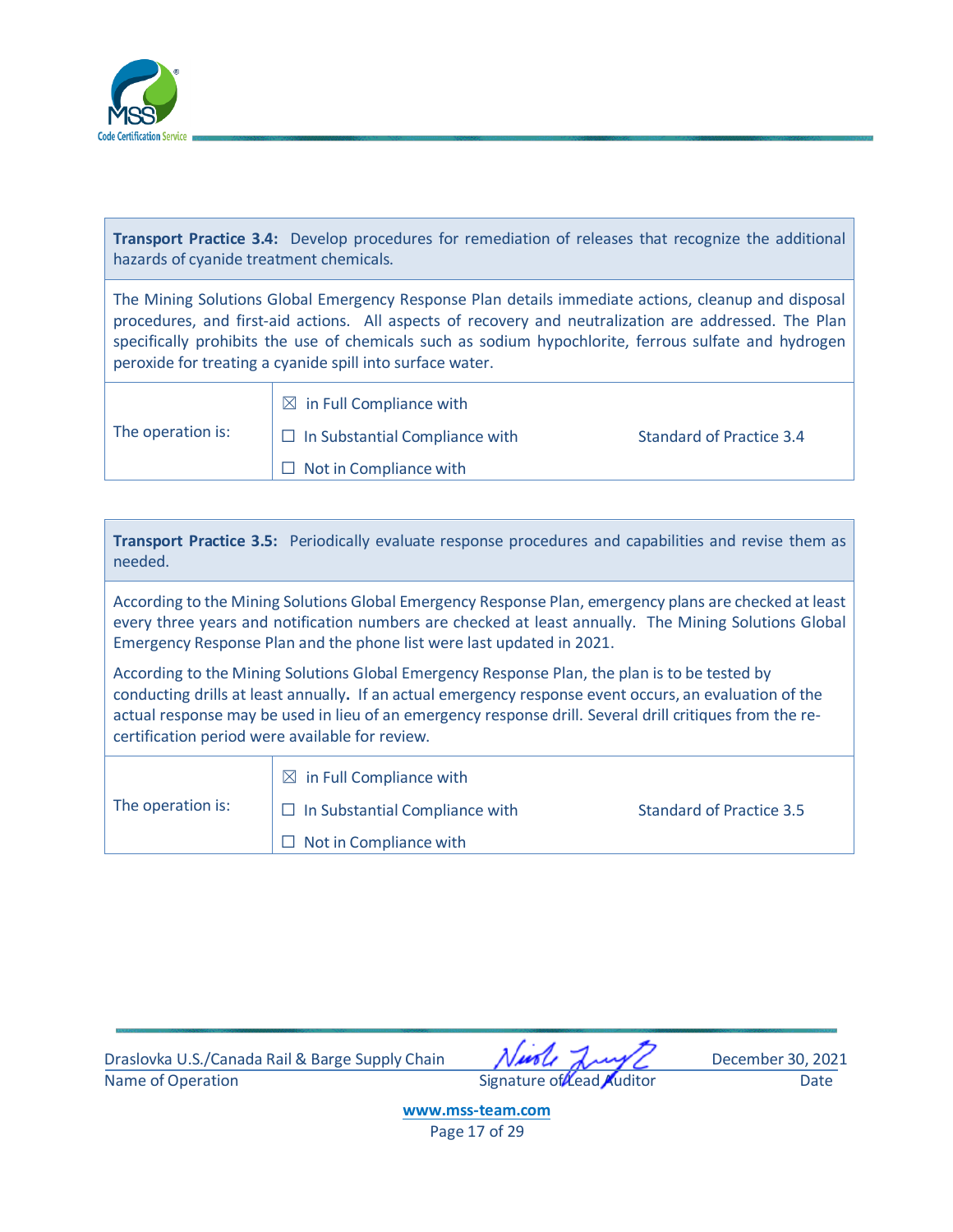

## <span id="page-18-0"></span>**Rail Carrier, Rail Yard, Barge Operator, and Port Due Diligence Investigation Results**

The Due Diligence portion of this evaluation included a review of information available for the U.S. / Canada Rail & Barge Supply Chain. Due diligence information was available for the operations, rail yards, and ports listed below and in the subsequent table in the following section. Due diligence information was found to be sufficient to conclude that the Draslovka U.S./Canada Rail and Barge Supply Chain, as described in this report is compliant with ICMI Cyanide Code requirements.

- 1) Union Pacific Railroad (UP)
- 2) Canadian National Railway (CN)
- 3) Alaska Railroad Company (ARRC)
- 4) Alaska Marine Lines (AML)
- 5) BNSF Railway (BNSF)
- 6) CSX Corporation (CSX)
- 7) Kansas City Southern (KCS)
- 8) Sea-Pac Transportation Services, LLC Interim Storage Change in Mode
- 9) Alaska West Express ICMI Certified Signatory Trucking operation Seattle rail head to Seattle Port (certified January 9, 2020)
- 10) Harbor Island (Seattle) Port, Washington USA
- 11) Port of Whittier, Alaska USA

| Rail Terminals - Origin Loading Location |                                                | <b>Destination / Interim Storage / Unloading Locations</b> |                                                     |
|------------------------------------------|------------------------------------------------|------------------------------------------------------------|-----------------------------------------------------|
|                                          | Marion, AR                                     | $\bullet$                                                  | Fairbanks, Alaska - USA                             |
|                                          | Memphis, TN                                    | $\bullet$                                                  | Laredo, Texas - USA                                 |
|                                          | Woodstock,<br>sidings<br>within<br>(rail<br>TN | $\bullet$                                                  | Nogales, Arizona - USA                              |
|                                          | Draslovka and LSI facilities)                  | $\bullet$                                                  | Seattle, WA - USA                                   |
|                                          |                                                | $\bullet$                                                  | Vivian, NV (Carlin Terminal Siding) - USA           |
|                                          |                                                | $\bullet$                                                  | Malartic, QC (Octium Terminal Siding) - Canada      |
|                                          |                                                | $\bullet$                                                  | Seattle Rail head                                   |
|                                          |                                                | $\bullet$                                                  | Harbor Island (Seattle) Port                        |
|                                          |                                                | $\bullet$                                                  | Port of Whittier                                    |
|                                          |                                                | $\bullet$                                                  | U.S. and Canadian Ports, as listed in the Draslovka |
|                                          |                                                |                                                            | Global Ocean Supply Chain Re-Certification Audit    |
|                                          |                                                |                                                            | Report                                              |

The CN, UP, and ARCC railroads are directly contracted by Draslovka for rail shipments in the U.S. and Canada. The BNSF, KCS, and CSX railroads are contracted and controlled by the ocean carriers used by Draslovka for international ocean shipments. Information was available for all rail carriers to demonstrate that they have formal environmental, health, and safety programs that are aligned with ICMI Cyanide Code requirements.

Draslovka U.S./Canada Rail & Barge Supply Chain Music August December 30, 2021 Name of Operation and Date Communication Signature of Lead Auditor Date Date

**[www.mss-team.com](http://www.mss-team.com/)** Page 18 of 29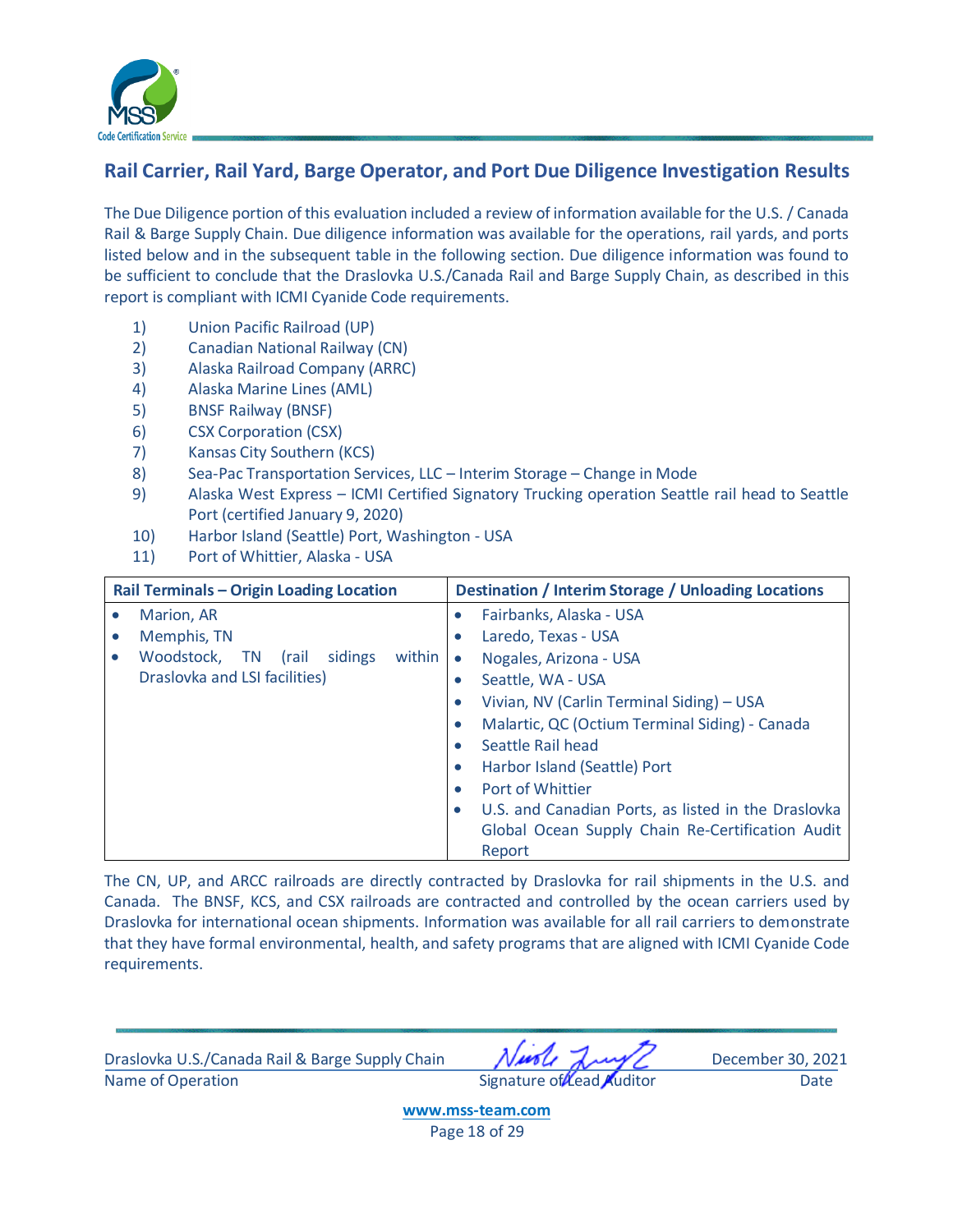

The CN, UP, BNSF, KCS, and CSX railroads have continued to be certified Responsible Care® Partner companies for more than four years. As such, their rail management system, including rail yards and interchange point safety and security, has been audited by a 3rd – party auditing firm and has been found to be suitable and effective. According to interviews, Draslovka maintains close relationships with their rail partners on topics of safety. Information available for CSX shows that this rail partner also maintains a formal Public Safety and Environmental management system that includes the performance of frequent auditing and inspections.

The CN, UP, BNSF, KCS, and CSX are part of the TRANSCAER® (Transportation Community Awareness and Emergency Response) organization. Records regarding safety performance and the commitment to safe transportation through communities were reviewed and found to be consistent with ICMI Cyanide Code requirements. Rail transport is generally understood to be safer than truck transport. For this, and other reasons, Draslovka ships via rail rather than truck when possible.

For cyanide transport to destinations in Alaska, Draslovka contracts the Union Pacific Railroad (UP) to move cyanide in intermodal containers to the Seattle railhead. The containers are picked up by an ICMI Cyanide Code certified trucking company (Alaska West Express) and brought to the Harbor Island (Seattle) Port where the Alaska Railroad Corporation (ARRC) takes possession of the cargo. Sea-Pac, under contract to ARCC loads the intermodal containers onto special railcars used for rail-barge shipments to Whittier Alaska by Alaska Marine Lines (AML). In Whittier, the railcars are rolled back onto the rails and are brought to the Alaska West Express (AWE) yard in Fairbanks by ARCC. AWE stores the containers and then transports them to mines in Alaska. The audit and ICMI re-certification audit of Alaska West Express operations in Seattle and Fairbanks in 2019 are the subjects of a separate audit report and are not discussed further here.

The Alaska Railroad Corporation (ARRC) is owned by the State of Alaska, but it is incorporated and run like a private business. The railroad operates year-round passenger service and freight train service from Seward to Fairbanks-North Pole. Draslovka initially conducted an on-site Due Diligence assessment of ARRC using a customized ICMI Cyanide Code protocol. In 2021 Draslovka refreshed this information and re-affirmed that operations were still compliant with Cyanide Code requirements. According to information provided by ARRC and information available on the company web-site, ARRC has a strong safety, security and environmental program. Formalized policy statements for safety and environmental stewardship are in alignment with Code requirements.

Alaska Marine Lines (AML) is part of the Lynden family of companies; with Corporate headquarter offices in Anchorage, Alaska and Seattle, Washington. A formalized policy statement for environmental stewardship posted on the company web-site is in alignment with Cyanide Code requirements. The Draslovka initial Due Diligence review of ARRC included a review of the Sea-Pac interim storage and AML barge portion of the transportation. Draslovka tracks all accidents and incidents involving their product shipments and no accidents or incidents have been reported for either ARRC or AML since Draslovka started using these companies in 1996.

Draslovka has confirmed through its interactions and due diligence reviews that its Alaska transportation partners operate in a manner that is consistent with ICMI Cyanide Code requirements.

Draslovka U.S./Canada Rail & Barge Supply Chain Music August December 30, 2021 Name of Operation and Date Signature of Lead Auditor Date

**[www.mss-team.com](http://www.mss-team.com/)** Page 19 of 29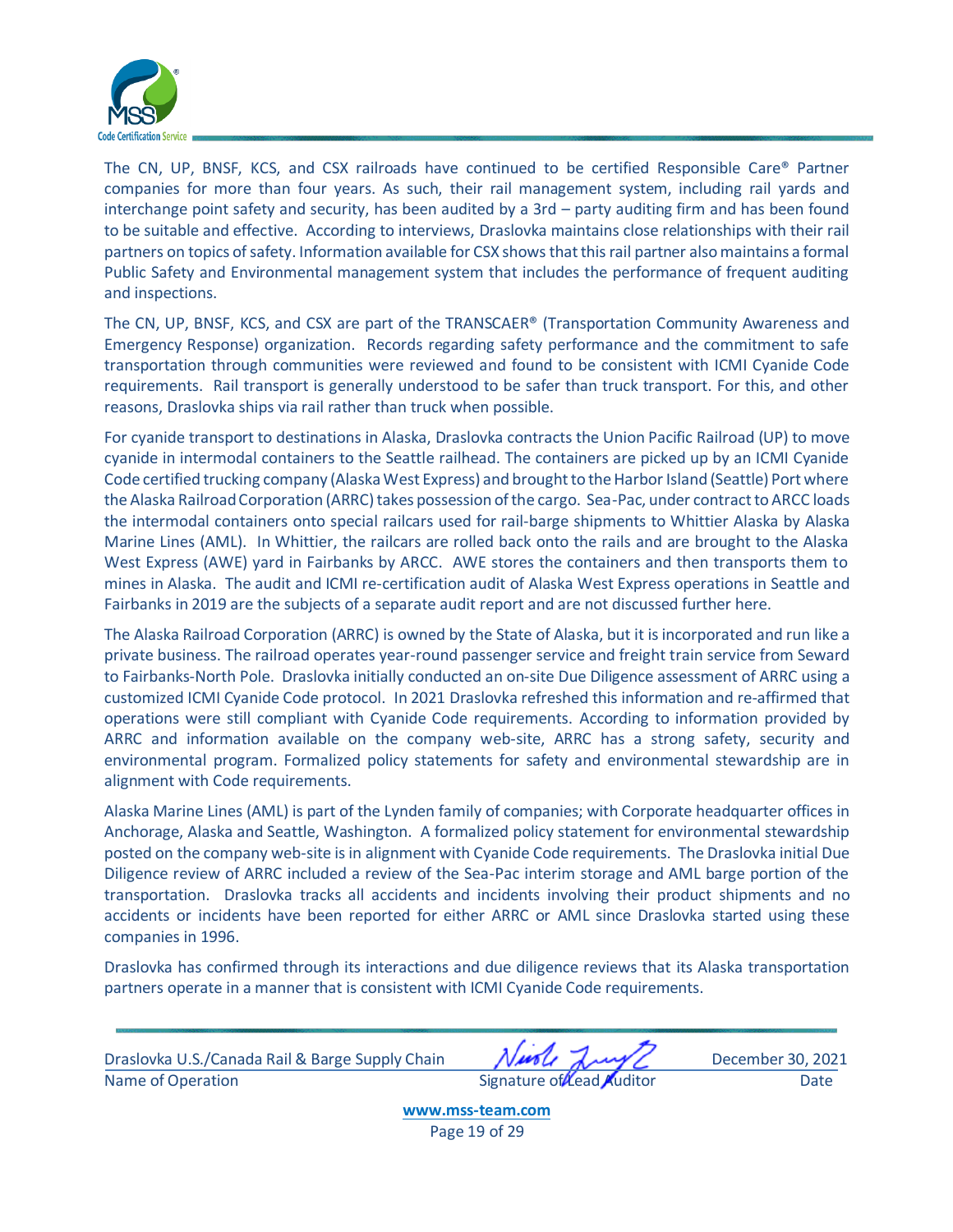

## <span id="page-20-0"></span>**Principles and Standards of Practice - Cyanide Transportation Verification Protocol**

## <span id="page-20-1"></span>Principle 1 | TRANSPORT

Transport cyanide in a manner that minimizes the potential for accidents and releases.

**Transport Practice 1.1:** Select cyanide transport routes to minimize the potential for accidents and releases.

Draslovka started transporting Sodium Cyanide via rail in the 1980s. The railway that services Draslovka out of the Woodstock, TN location is the Canadian National Railway (CN), which is privately owned. The rail cars are interchanged to the Union Pacific Railroad (UP) at the Memphis, TN interchange yard for shipments destined for Nevada, USA and Hermosillo, Mexico. Rail cars destined for San Luis Potosi, Mexico are interchanged with Kansas City Southern (KCS) in Jackson, Mississippi. Rail cars destined for Malartic, Canada go directly using the CN Railway. There are no other choices of rail partners for the moves out of Woodstock, TN because the railroads own the track that is used.

The point of introducing rail boxcars, hopper cars, and ISO tanks into the rail system is from within the Draslovka plant site perimeter. The operation was most recently evaluated during the 2019 Cyanide Code production audit. The rail sidings are within the secure fence-line of the facility and there is no storage of loaded rail cars outside the secure point of loading. The railroads maintain control over routing and employ specific safety measures to ensure the safest transit of hazardous materials possible.

The points of introducing cargo into the intermodal (rail) network are Marion, Arkansas and Memphis, Tennessee. The intermodal containers are trucked to the Union Pacific, CSX, or BNSF rail heads, at which point they are loaded onto a rail car. Truck drivers must be registered for each individual rail yard and the entry into rail yards, including the ones used in this Supply Chain, is strictly controlled.

The current route transporting sodium cyanide to Alaska was originally evaluated and chosen in 1996. Although a remote and very extensive routing over highways could be used to reach customers in Alaska, the more direct and safer routing that was chosen to transport cyanide to the Fairbanks, Alaska area is a combination of rail to the UP railhead in Seattle, the use of a certified Signatory trucking partner (Alaska West Express) from the railhead to Harbor Island (Seattle) Port, ocean rail barge (AML), Alaska Railroad (ARCC) to Whittier Port, and ARCC rail to Fairbanks (to interim storage), and highway to the mine. Alaska West Express, an ICMI Signatory company, operates its certified interim storage and truck transport operations in Fairbanks.

According to the United States Code of Federal Regulations (CFR) Part 172.820, each railroad operating in the United States must perform an extensive risk assessment and route analysis each calendar year. The safety and security risks present along the routes must be analyzed for the rails and railroad facilities. According to the regulation, railroad facilities are railroad property including, but not limited to, classification and switching yards, and storage facilities. In performing the analysis required by the regulation, the rail carrier must seek relevant information from state, local, and tribal officials, as

Draslovka U.S./Canada Rail & Barge Supply Chain Music August December 30, 2021 Name of Operation and Date Signature of Lead Auditor Case Date

**[www.mss-team.com](http://www.mss-team.com/)** Page 20 of 29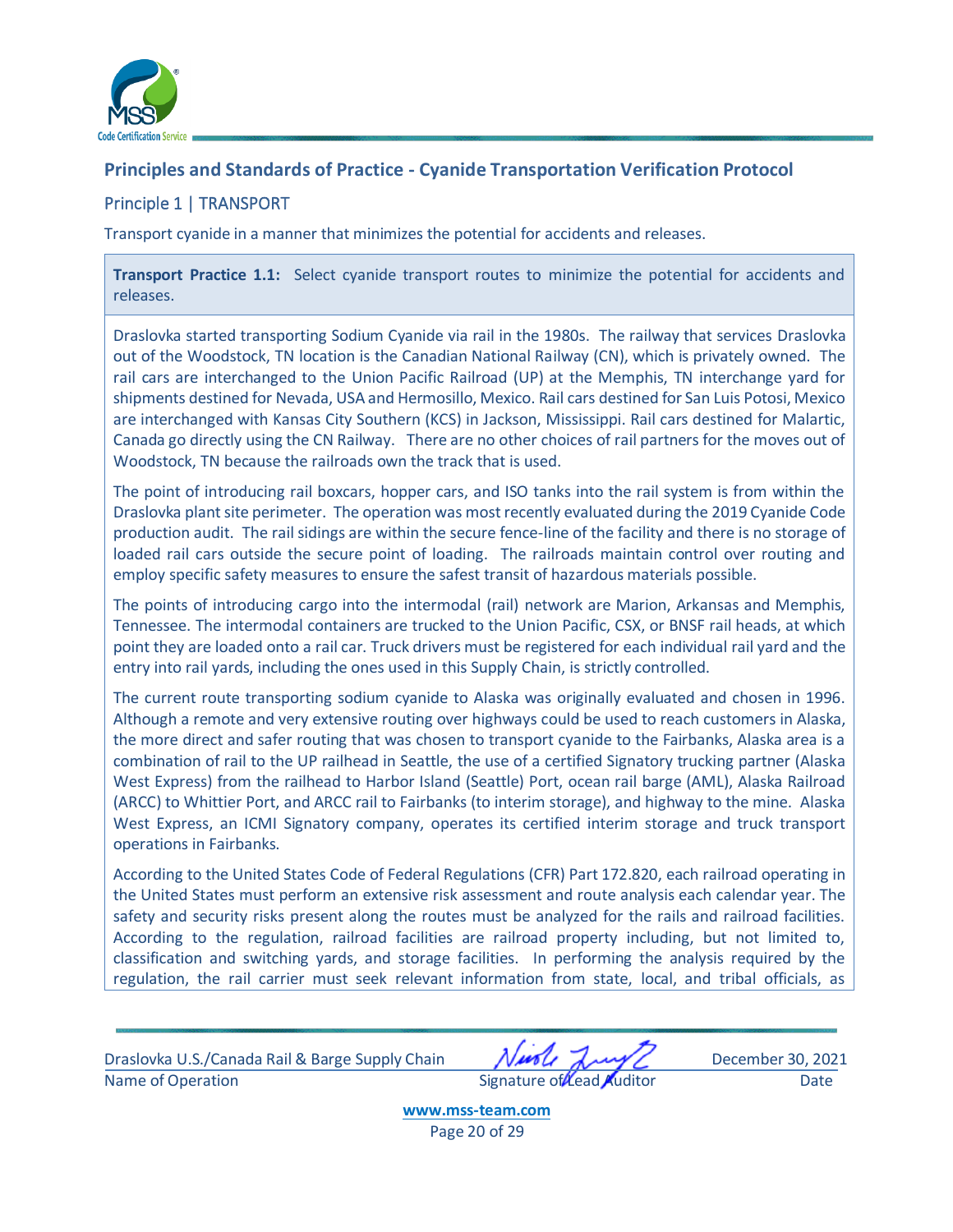

| appropriate, regarding security risks to high-consequence targets along or in proximity to the route(s)<br>utilized. If a rail carrier is unable to acquire relevant information from state, local, or tribal officials, then it<br>must document that in its analysis. |                                       |                                 |
|-------------------------------------------------------------------------------------------------------------------------------------------------------------------------------------------------------------------------------------------------------------------------|---------------------------------------|---------------------------------|
|                                                                                                                                                                                                                                                                         | $\boxtimes$ in Full Compliance with   |                                 |
| The operation is:                                                                                                                                                                                                                                                       | $\Box$ In Substantial Compliance with | <b>Standard of Practice 1.1</b> |
|                                                                                                                                                                                                                                                                         | $\Box$ Not in Compliance with         |                                 |

**Transport Practice 1.2:** Ensure that personnel operating cyanide handling and transport equipment can perform theirjobs with minimum risk to communities and the environment.

Confirmation was made that all railroads have formal environmental, health, and safety (EHS) programs in place that include internal and/or external auditing programs. The CN, UP, BNSF, KCS, and CSX railroads have continued to be certified Responsible Care® Partner companies for more than four years. As such, their training programs and employee qualification processes have been audited by a third – party auditing firm and have been found to be suitable and effective. The fulfillment of required training is a specific requirement of the Responsible Care Management System (RCMS). The CN, UP, BNSF, KCS, and CSX are part of the TRANSCAER® (Transportation Community Awareness and Emergency Response) organization. Records regarding safety performance and the commitment to safe transportation through communities were reviewed and found to be consistent with ICMI Cyanide Code requirements.

As part of the Draslovka initial Due Diligence review of ARRC and AML it was determined that employees are trained annually in the transportation of hazardous materials. According to information provided by ARRC, it regularly trains its employees in the safe handling of hazardous materials and conducts regular emergency response drills – including drills involving sodium cyanide. Draslovka reviewed this information in 2021 and concluded that ARRC and AML practices continue to be acceptable.

Information publicly available for CSX (a rail carrier used by Draslovka-contracted ocean carriers) shows that the railroad has a very good safety performance and formal Public Safety and Environmental management system in place. The railroad confirmed that it is in compliance with U.S. Federal requirements for rail operations and that a formal risk assessment of all routes and rail facilities was performed within the past calendar years, as required by regulations.

Draslovka confirmed through its Due Diligence evaluations that the barge operation AML and both ports used in this Supply Chain have personnel who are properly trained to handle hazardous materials.

Draslovka U.S./Canada Rail & Barge Supply Chain Music August December 30, 2021 Name of Operation Date Communication Signature of Lead Auditor Date

**[www.mss-team.com](http://www.mss-team.com/)** Page 21 of 29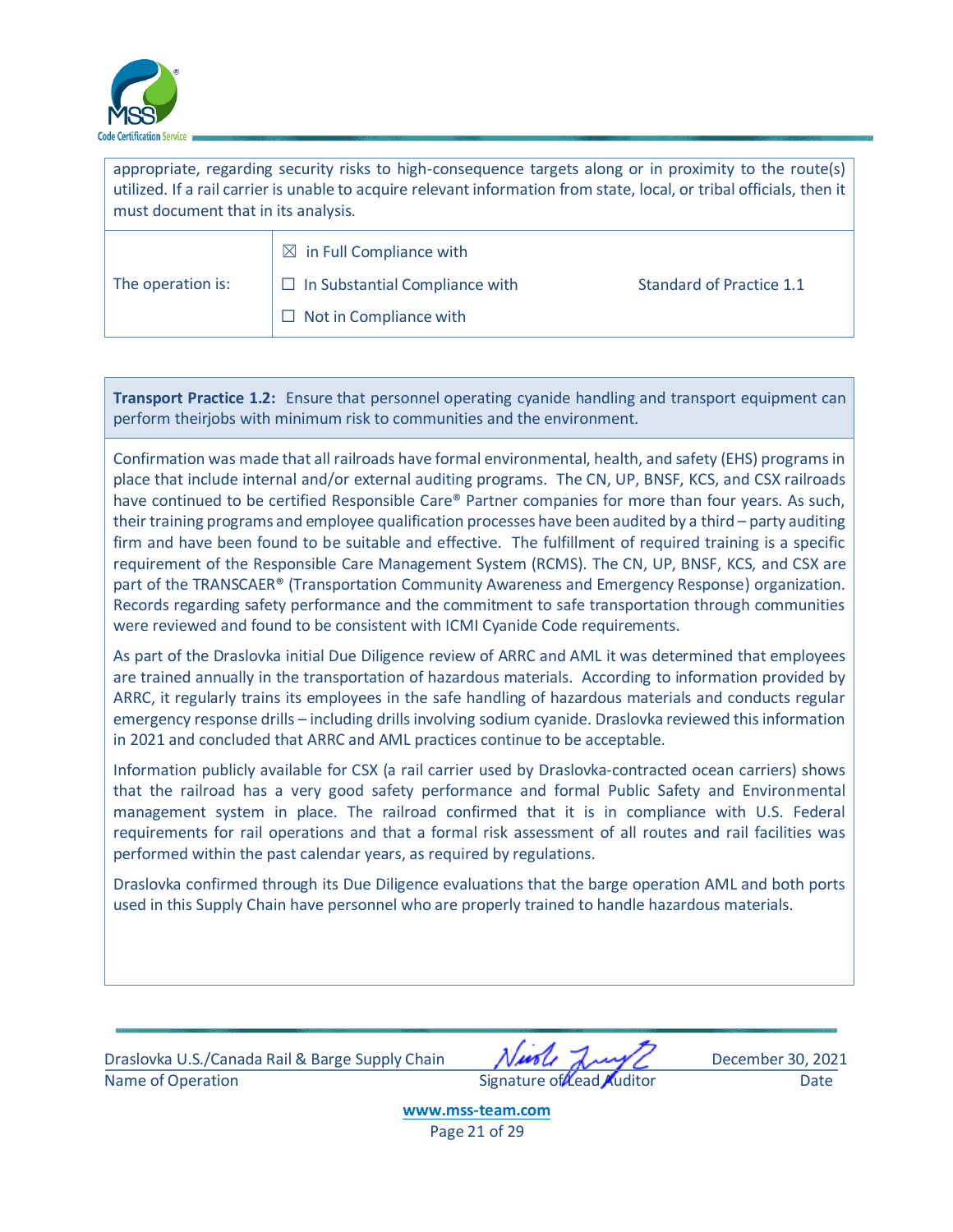

| The operation is:                                                                                                                                                                                                                                                                                                                                                                                                                                                                                                                                                                                                                                                                             | $\boxtimes$ in Full Compliance with<br>$\Box$ In Substantial Compliance with<br>$\Box$ Not in Compliance with | <b>Standard of Practice 1.2</b> |  |
|-----------------------------------------------------------------------------------------------------------------------------------------------------------------------------------------------------------------------------------------------------------------------------------------------------------------------------------------------------------------------------------------------------------------------------------------------------------------------------------------------------------------------------------------------------------------------------------------------------------------------------------------------------------------------------------------------|---------------------------------------------------------------------------------------------------------------|---------------------------------|--|
|                                                                                                                                                                                                                                                                                                                                                                                                                                                                                                                                                                                                                                                                                               | Transport Practice 1.3: Ensure that transport equipment is suitable for the cyanide shipment.                 |                                 |  |
| The CN, UP, BNSF, KCS, and CSX railroads have maintained Responsible Care Management System<br>certifications for years and undergo a full management system audit which includes a review that the<br>preventive maintenance program for transportation equipment is suitable, adequate and effective. The<br>proper maintenance of rail equipment is also heavily regulated and inspected by the U.S. Federal<br>government, which helps to ensure fulfillment of rail equipment preventive maintenance and inspection<br>requirements by all railroads used in this Supply Chain.<br>Draslovka tracks transportation incidents for all transportation modes used throughout the world. The |                                                                                                               |                                 |  |
| incident tracking database was reviewed during the audit. No significant rail transportation incidents<br>involving sodium cyanide shipments have occurred in this supply chain during the re-certification period.                                                                                                                                                                                                                                                                                                                                                                                                                                                                           |                                                                                                               |                                 |  |
| Draslovka ensures authorized packages are used for solid sodium cyanide. Package specifications were<br>reviewed during this audit and were found to be compliant. Checklists and procedures used by Draslovka<br>and its packaging operations require an inspection of the cargo, containers, and rail equipment to ensure<br>that all equipment is deemed to be safe for transport.                                                                                                                                                                                                                                                                                                         |                                                                                                               |                                 |  |
| The operation is:                                                                                                                                                                                                                                                                                                                                                                                                                                                                                                                                                                                                                                                                             | $\boxtimes$ in Full Compliance with<br>$\Box$ In Substantial Compliance with<br>$\Box$ Not in Compliance with | <b>Standard of Practice 1.3</b> |  |

Draslovka U.S./Canada Rail & Barge Supply Chain Muscle Jump December 30, 2021<br>Name of Operation Date Signature of Lead Auditor Date

Signature of Lead Auditor Date

**[www.mss-team.com](http://www.mss-team.com/)** Page 22 of 29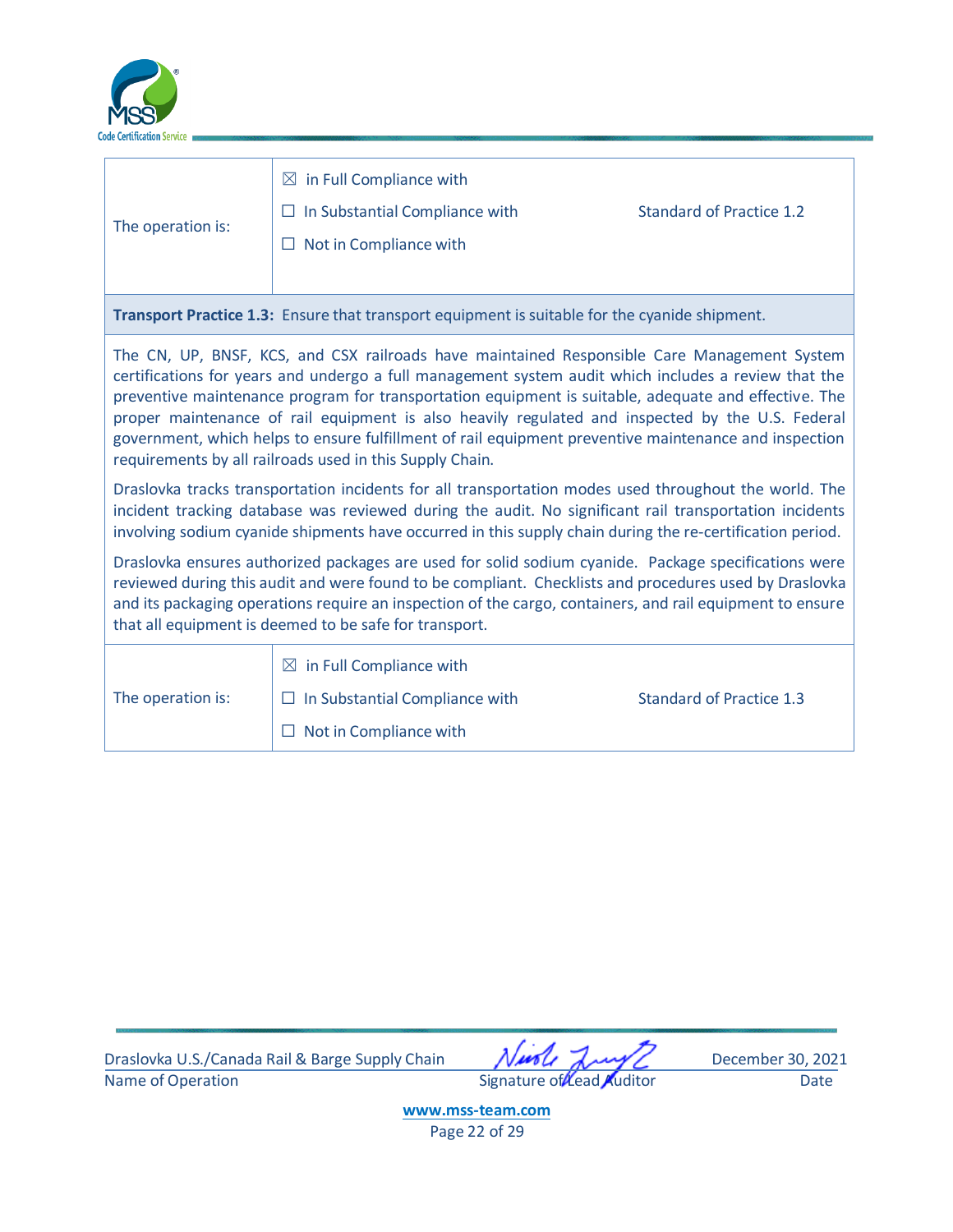

**Transport Practice 1.4:** Develop and implement a safety program for transport of cyanide.

Limitations on worker hours in the U.S. rail industry are strictly regulated and enforced by the U.S. Government. Draslovka contracts require transportation partners to adhere to all applicable regulations. There is therefore no need for Draslovka to impose additional worker hour limitations in its contractual agreements. Detailed procedures, blocking and bracing diagrams, and checklists are used by Draslovka and the LSI packaging operation during the loading of rail cars and inter-modal sea containers. U.S. Federal regulations require that railroads conduct random drug and alcohol testing and that drug abuse prevention programs are maintained. Draslovka also has these requirements are part of its contractual standard terms and conditions. Records were available to demonstrate that the applicable ICMI Cyanide Safety Program requirements had been fulfilled. Sea-Pac, Port, and Barge operations, including worker safety programs are regulated through a number of U.S. regulatory agencies including the U.S. Occupational Health and Safety Administration and the U.S. Coast Guard.

|                   | $\boxtimes$ in Full Compliance with   |                          |
|-------------------|---------------------------------------|--------------------------|
| The operation is: | $\Box$ In Substantial Compliance with | Standard of Practice 1.4 |
|                   | $\Box$ Not in Compliance with         |                          |

#### **Transport Practice 1.5:** Follow international standards for transportation of cyanide by sea.

In order to confirm that the barge shipments to Alaska are compliant to ICMI Cyanide Code requirements, Mining Solutions Field Technical Consultants initially performed on-site Due Diligence investigations of Alaska Rail (ARCC), Alaska Marine Lines (AML), Sea-Pac (intermodal movement at the Seattle port), and of the Seattle Port. Draslovka refreshed this information in 2021 and confirmed that operations are still acceptable. The Port of Whittier (destination port in Alaska) was evaluated through an initial on-site Due Diligence review for ICMI Cyanide Code by ARCC. ARCC is contractually responsible for the barge move and the subsequent offloading of the railcars in Whittier, Alaska. Draslovka concluded that ARRC, AML, Sea-Pac, and port operations are conducted in compliance with all ICMI, international, and U.S. Department of Transportation (DOT) requirements. Specific information regarding this practice is addressed below:

As recommended by the ICMI Auditor Guidance for the Use of the Cyanide Transportation Verification Protocol, specific information regarding this practice is addressed below:

*a) Is the cyanide shipment packaged as required by Part 4 of the IMO DG Code and according to the packaging instructions and packaging provisions indicated on the DGList?*

Draslovka U.S./Canada Rail & Barge Supply Chain Music August December 30, 2021 Name of Operation and Date Signature of Lead Auditor Case Date

**[www.mss-team.com](http://www.mss-team.com/)** Page 23 of 29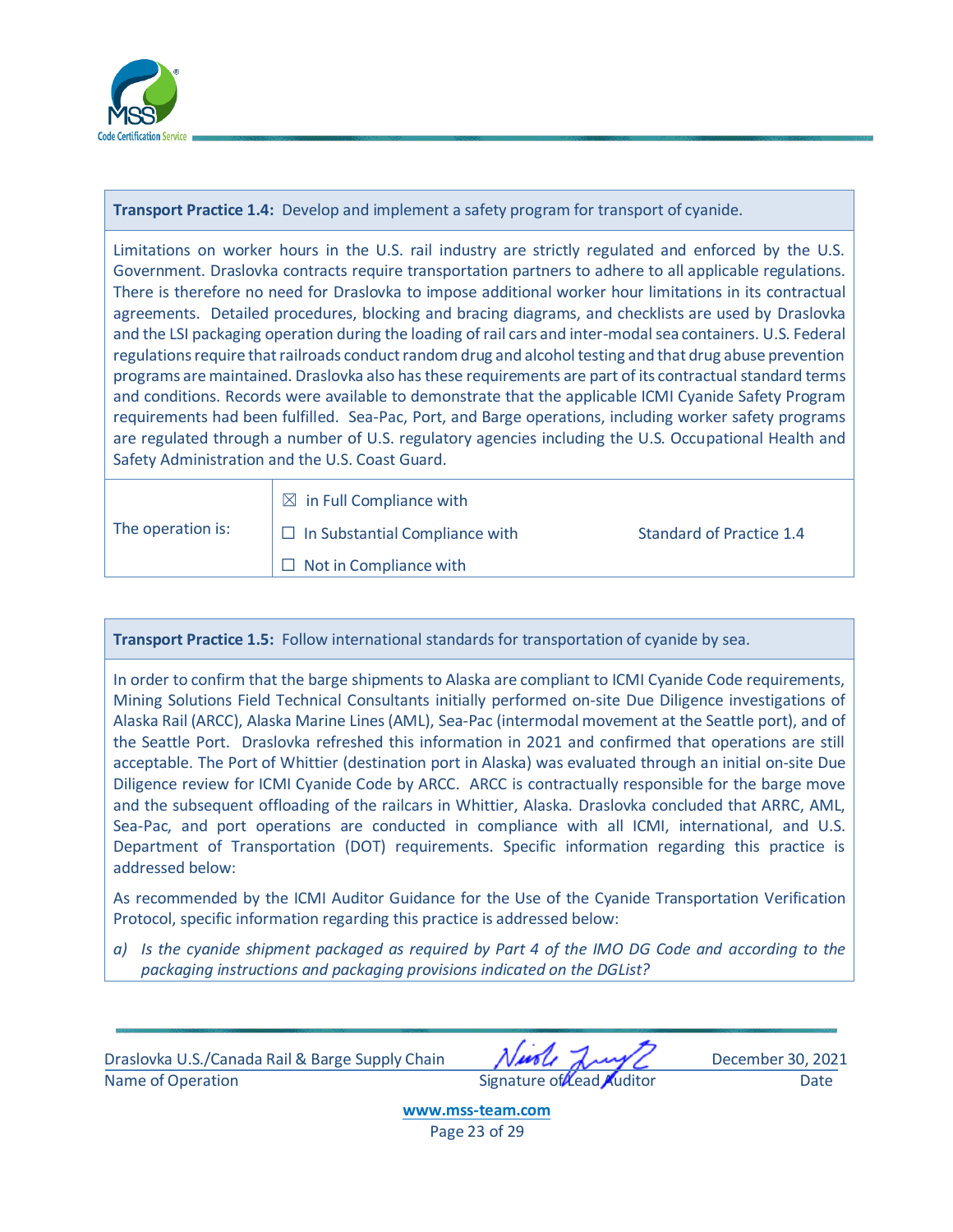

The Draslovka packaging specifications were reviewed as part of the re-certification audit and were found to be conformant to the packaging requirements of the IMO DG Code.

*b) Are cyanide packages marked as required by Section 5.2.1 of the IMO DG Code and according to the labeling requirements indicated on the DG List?*

Packaging reviewed during the 2019 Cyanide Code production audit and the 2021 transportation supply chain audit of IMCG was appropriately marked and wasfound to be compliant with Chapter 5.2 of the IMO DG Code requirements.

*c) Are cyanide packages labeled as required by Section 5.2.2 of the IMO DG Code and according to the labeling requirements indicated on the DG List?*

Packaging was reviewed during the 2019 Cyanide Code production audit and the 2021 transportation supply chain audit of IMCG. Packaging was appropriately labeled and was found to be compliant with Chapter 5.2 of the IMO DG Code requirements.

*d) If cyanide is shipped in cargo transport units, are the units placarded and marked as required by Chapter 5.3 of the IMO DG Code?*

Loaded inter-modal containers were evaluated during the 2019 Cyanide Code production audit and were found to be marked and placarded in accordance with the IMO DG Code.

*e) Has a dangerous goods transport document been prepared with the information required under Chapter 5.4 of the DG Code?*

Shipping documents were reviewed for a sample of ocean cyanide shipments. All information required by the DG Code is required as standard practice on Draslovka shipping paperwork.

*f) If the cyanide is packed or loaded into a container, has a "container/vehicle packing certificate" been prepared meeting the requirements of Section 5.4.2 of the DG Code?*

The container packing certificates from shipments were reviewed during the audit as part of the overall evaluation of shipping papers. All information was found to be conformant to DG Code requirements.

*g) Does the ship carrying the cyanide have a list or manifest identifying the presence and location of the cyanide or a detailed stowage plan including this information, as requiredunder Section 5.4.3.1 of the DG Code?*

Draslovka maintains records which show that the ocean transport is conducted in compliance with all international and U.S. Department of Transportation (DOT) requirements.

*h) Does the ship carrying the cyanide have cyanide emergency response information, as required under Section 5.4.3.2 of the DG Code?*

Draslovka maintains records which show that the ocean transport is conducted in compliance with all international ocean and U.S. Department of Transportation (DOT) requirements.

Draslovka U.S./Canada Rail & Barge Supply Chain Music August December 30, 2021 Name of Operation and Date Signature of Lead Auditor Date Date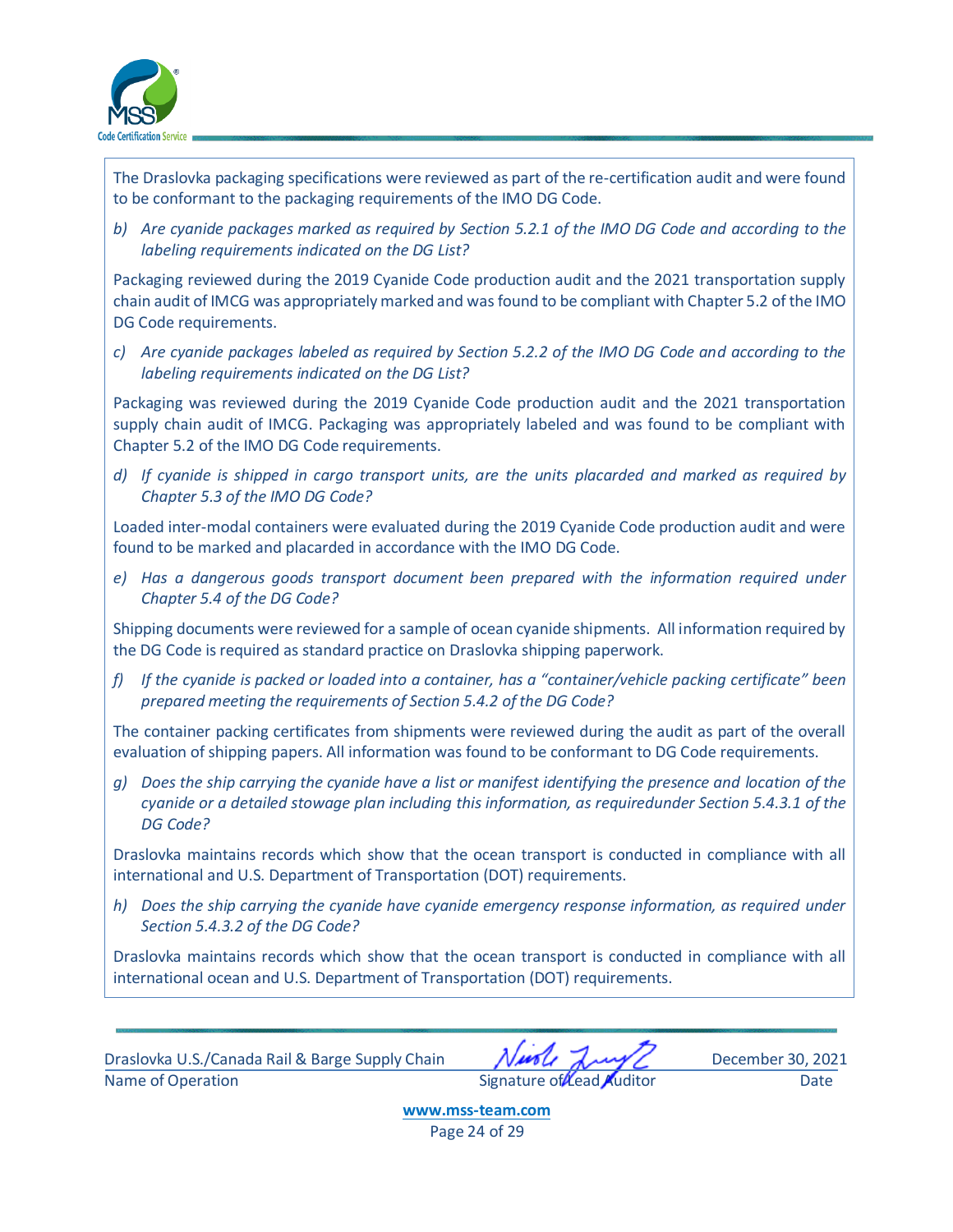

*i) Does the ship comply with the stowage and separation requirements of Part 7 of the DG Code?* Draslovka confirms that ocean carriers comply with stowage and separation requirements of Part 7 of the DG Code as part of its due diligence review process. Records were available for review during the audit. The operation is:  $\boxtimes$  in Full Compliance with  $\Box$  In Substantial Compliance with Standard of Practice 1.5  $\Box$  Not in Compliance with

**Transport Practice 1.6:** Track cyanide shipments to prevent losses during transport.

Draslovka uses a secure web-based rail car tracking system to track the movement of its rail cars.

The movement of cyanide rail cars is tracked regularly. Interviews were conducted and personnel stated that appropriate actions are taken to ensure that cyanide shipments keep moving, stay on pre-designated routes, and that location can always be confirmed. Shipping paperwork was reviewed and was found to be conformant to Cyanide Code requirements, including chain of custody requirements. The following documentation is used to track inventory and movement of cyanide: bills of lading and shipping papers indicating the number of packages and amount of material. The abovementioned documents were reviewed during the audit. Rail companies maintain databases with SDS information for the products they carry. This aspect of rail transportation is regulated and inspected by the U.S. Federal government.

Barge movements are managed by ARCC. If there are questions as to the location of a shipment that is under ARCC / AML control, Draslovka has ready access to this information through ARCC.

|                   | $\boxtimes$ in Full Compliance with   |                          |
|-------------------|---------------------------------------|--------------------------|
| The operation is: | $\Box$ In Substantial Compliance with | Standard of Practice 1.6 |
|                   | $\Box$ Not in Compliance with         |                          |

Draslovka U.S./Canada Rail & Barge Supply Chain Music August December 30, 2021 Name of Operation **Name of Operation** Signature of Lead Auditor Date

**[www.mss-team.com](http://www.mss-team.com/)** Page 25 of 29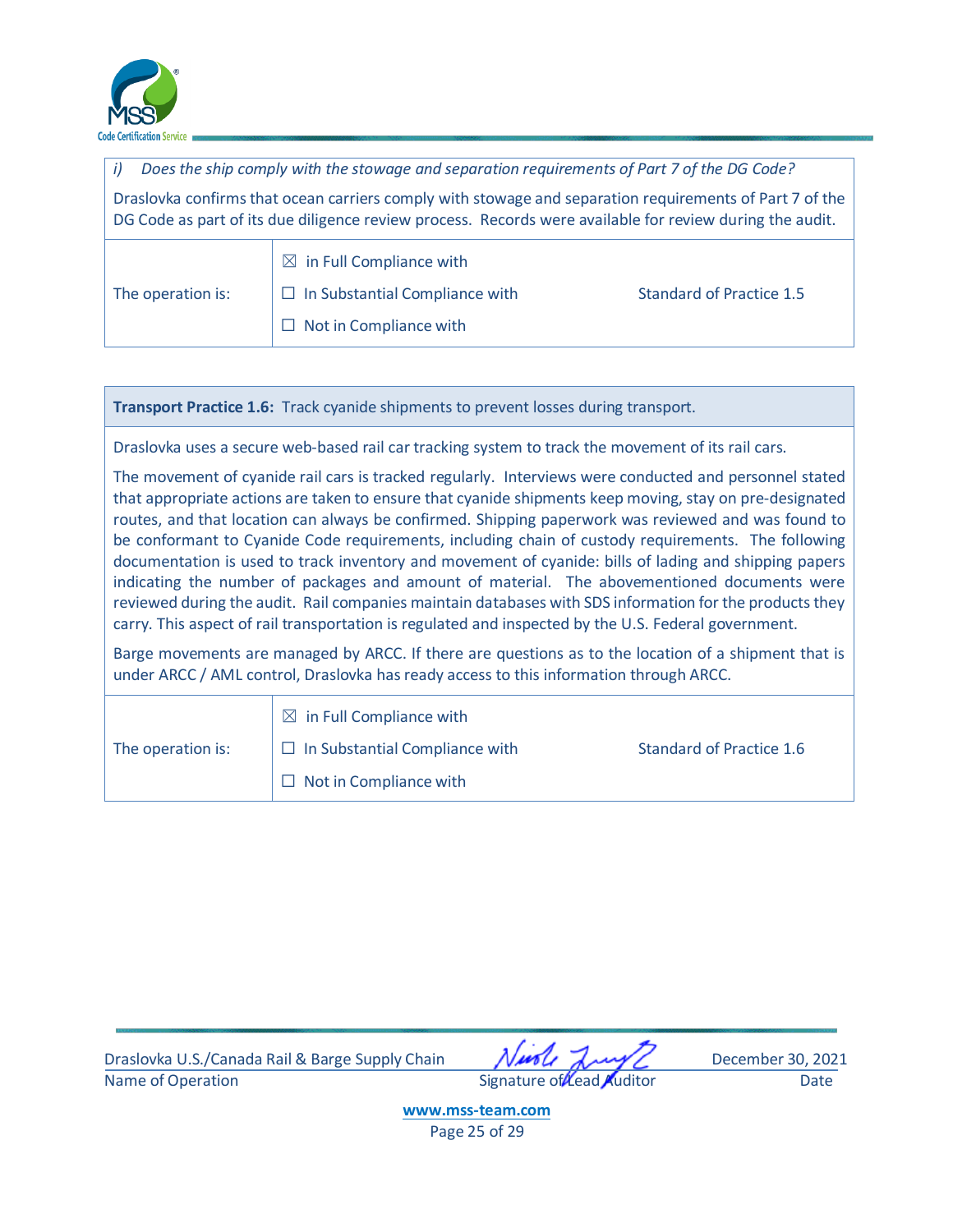

## <span id="page-26-0"></span>Principle 2 | INTERIM STORAGE

Design, construct and operate cyanide interim storage sites to prevent releases and exposures.

**Transport Practice 2.1:** Store cyanide in a manner that minimizes the potential for accidental releases.

The only "interim storage" activities associated with this supply chain are the port operations including the Sea-Pac Transportation operations at the Harbor Island Port in Seattle, Washington. Although the intermodal containers are not generally stored at Sea-Pac, they are transferred from truck to railcar to barge at this point. The operation is therefore categorized as "interim storage" under ICMI guidelines. The operation is at the Harbor Island Port (the Seattle Port) and was therefore evaluated initially on-site through a Due Diligence evaluation performed by Mining Solutions Field Technical Consultants. The Due Diligence information was refreshed in 2021 and Draslovka concluded that operations continue to be acceptable.

Intermodal containers from Draslovka production and packaging facilities bound for Alaska arrive in Seattle on the Union Pacific (UP) railroad into the UP rail yard. A certified Signatory trucking operation, Alaska West Express, brings the intermodal containers several miles to Sea-Pac. Upon arrival at the port, Sea-Pac lifts the intermodal containers off the trucks and loads them onto specially designed 60-foot railcars that are used to transport the cyanide onto the AML barge and to their final rail destination, Fairbanks, Alaska.

|                   | $\boxtimes$ in Full Compliance with   |                          |
|-------------------|---------------------------------------|--------------------------|
| The operation is: | $\Box$ In Substantial Compliance with | Standard of Practice 2.1 |
|                   | $\Box$ Not in Compliance with         |                          |

#### <span id="page-26-1"></span>Principle 3 | EMERGENCY RESPONSE

Protect communities and the environment through the development of emergency response strategies and capabilities.

**Transport Practice 3.1:** Prepare detailed emergency response plans for potential cyanide releases.

CN, UP, BNSF, KCS, and CSX have certified Responsible Care® management systems which include emergency response planning. As such, emergency response plans audited by a third-party auditing company at least once every three years. U.S. Federal regulation CFR 172.820 also requires that each railroad have sufficient risk assessment and emergency plans for routes and rail yards in place. In Canada, emergency plans are filed with the government. This was confirmed during the 2019 Canada Supply Chain certification audit. CSX reported that it complies with all U.S. Federal requirements, including those for risk

Draslovka U.S./Canada Rail & Barge Supply Chain Music August December 30, 2021 Name of Operation and Date Signature of Lead Auditor Date Date

**[www.mss-team.com](http://www.mss-team.com/)**

Page 26 of 29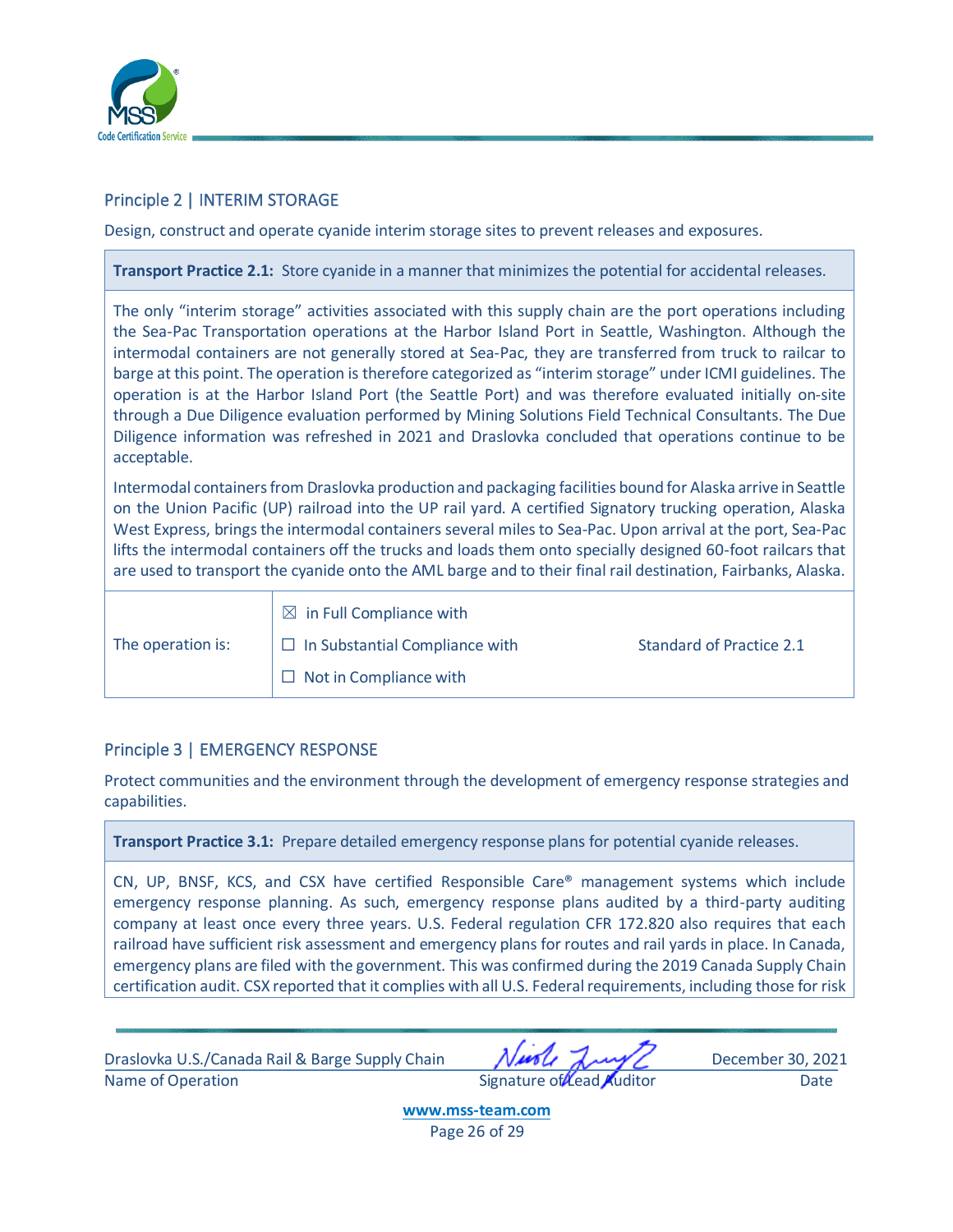

| assessment and emergency planning.                                                                                                                                                                                                                                                                                 |                                                                              |                                 |
|--------------------------------------------------------------------------------------------------------------------------------------------------------------------------------------------------------------------------------------------------------------------------------------------------------------------|------------------------------------------------------------------------------|---------------------------------|
| Draslovka initially confirmed through Due Diligence evaluation that ARCC, AML, and the ports involved in<br>this supply chain maintain sufficient emergency planning information. This information was refreshed in<br>2021 and Draslovka concluded that operations continue to fulfill Cyanide Code requirements. |                                                                              |                                 |
| The operation is:                                                                                                                                                                                                                                                                                                  | $\boxtimes$ in Full Compliance with<br>$\Box$ In Substantial Compliance with | <b>Standard of Practice 3.1</b> |
|                                                                                                                                                                                                                                                                                                                    | $\Box$ Not in Compliance with                                                |                                 |

**Transport Practice 3.2:** Designate appropriate response personnel and commit necessary resources for emergency response.

The transportation partners included in the scope of this report have designated appropriate response personnel and committed necessary resources for emergency response.

In the U.S., emergency response planning, resource allocation, and emergency response training requirements for transporters of hazardous materials are governed by the U.S. Code of Federal Regulations (CFR) 172, Subpart G, H, and I. Rail carriers are strictly regulated and inspected by the U.S. Federal Railroad Administration. Rail carriers are required to update their emergency safety and security plans for rail yard and in-transit emergencies annually and ensure that the emergency response plans are resourced and that personnel are trained in the emergency planning procedures.

Additionally, most of the railroads are members of TRANSCAER - a voluntary U.S. national outreach organization of railroads that is dedicated to emergency response planning and community outreach. According to publicly available information, the following railroads received TRANSCAER awards for achievement in 2020 (for 2019): BNSF Railway (BNSF), Canadian National Railway (CN), CSX Corporation, Kansas City Southern (KCS), Union Pacific Railroad (UP).

The barge operator (AML) and U.S. Ports are governed by the U.S. Coast Guard and U.S. Federal Department of Homeland Security requirements. Applicable legislation, namely the Federal Water Pollution Control Act (1990), the Coast Guard and Maritime Transportation Acts of 2004 and 2006, and the Department of Homeland Security Rule - September 2013 (33 CFR, Parts 151, 155, and 160) require that ports and maritime transporters perform risk assessment and develop spill response plans to ensure that there is an immediate and appropriate response to a hazardous materials or oil spill emergency. Requirements within the regulations call for competent personnel to be trained and available to coordinate emergency response actions and internal or contracted personnel to be available to respond to the emergency. Compliance with the resourcing requirements of these U.S. regulations is confirmed by

Draslovka U.S./Canada Rail & Barge Supply Chain Music August December 30, 2021 Name of Operation and Date Signature of Lead Auditor Date Date

**[www.mss-team.com](http://www.mss-team.com/)** Page 27 of 29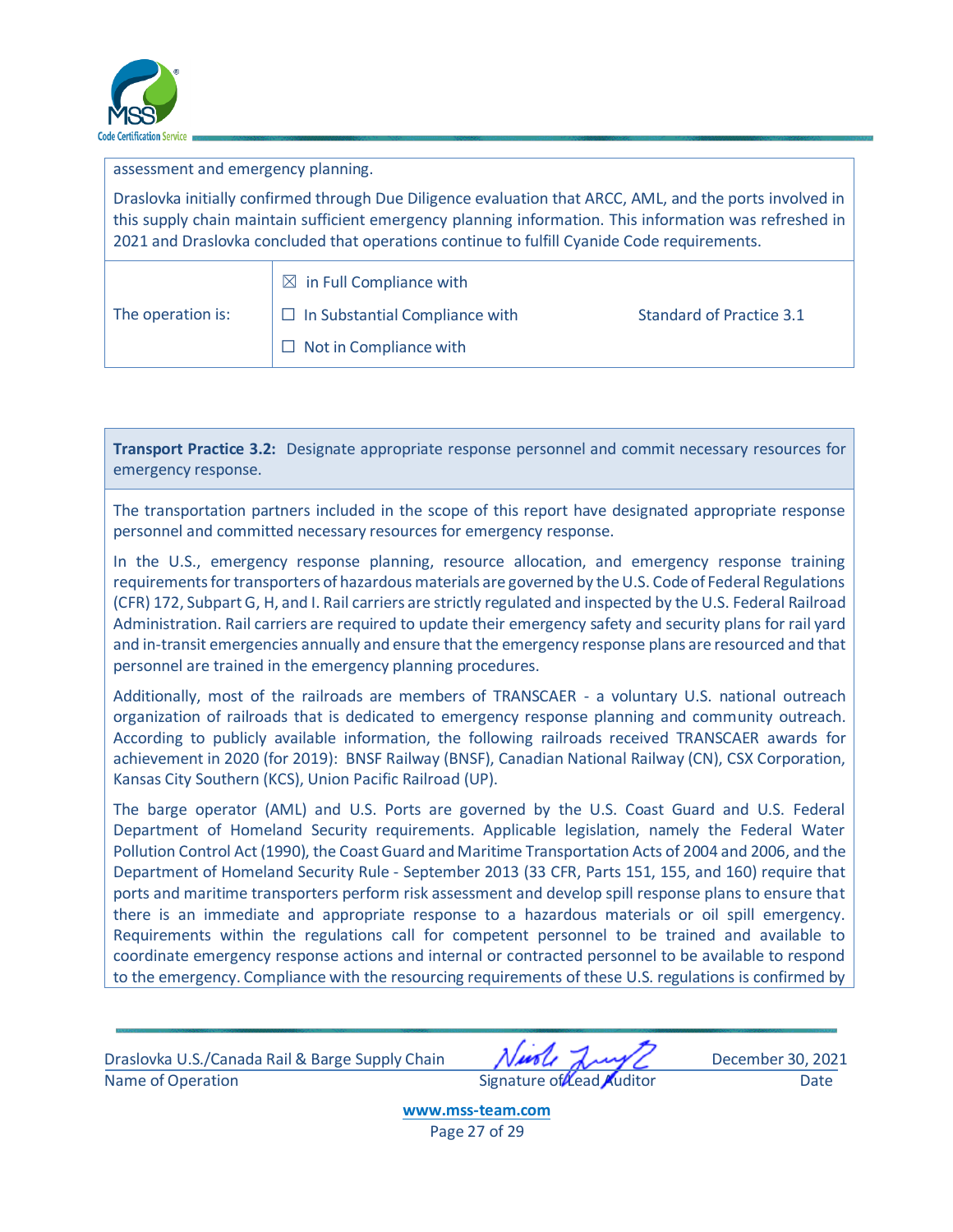

| government agencies.                                                                                                                                                                                                                                                                                       |                                                                                                               |                          |
|------------------------------------------------------------------------------------------------------------------------------------------------------------------------------------------------------------------------------------------------------------------------------------------------------------|---------------------------------------------------------------------------------------------------------------|--------------------------|
| Draslovka also offers immediate technical assistance for any cyanide spill and offers emergency resources<br>for spills that might occur near a Draslovka site. Draslovka contracts with CHEMTREC to ensure that<br>appropriate notifications and emergency response is initiated if there is an incident. |                                                                                                               |                          |
| The operation is:                                                                                                                                                                                                                                                                                          | $\boxtimes$ in Full Compliance with<br>$\Box$ In Substantial Compliance with<br>$\Box$ Not in Compliance with | Standard of Practice 3.2 |

| reporting.                                                                                                                                                                                                                                                                                                                                                | Transport Practice 3.3: Develop procedures for internal and external emergency notification and        |                          |
|-----------------------------------------------------------------------------------------------------------------------------------------------------------------------------------------------------------------------------------------------------------------------------------------------------------------------------------------------------------|--------------------------------------------------------------------------------------------------------|--------------------------|
| The CN, UP, BNSF, CSX, and KCS are part of the TRANSCAER® (Transportation Community Awareness and<br>Emergency Response) organization which helps with notification requirements. Draslovka contracts with<br>CHEMTREC to ensure that appropriate notifications and emergency response is initiated if there is an<br>incident on any rail or barge move. |                                                                                                        |                          |
| The operation is:                                                                                                                                                                                                                                                                                                                                         | $\boxtimes$ in Full Compliance with<br>$\Box$ In Substantial Compliance with<br>Not in Compliance with | Standard of Practice 3.3 |

Draslovka U.S./Canada Rail & Barge Supply Chain Muslem Jump December 30, 2021<br>Name of Operation Date Signature of Lead Auditor Date

Signature of Lead Auditor Date

**[www.mss-team.com](http://www.mss-team.com/)** Page 28 of 29